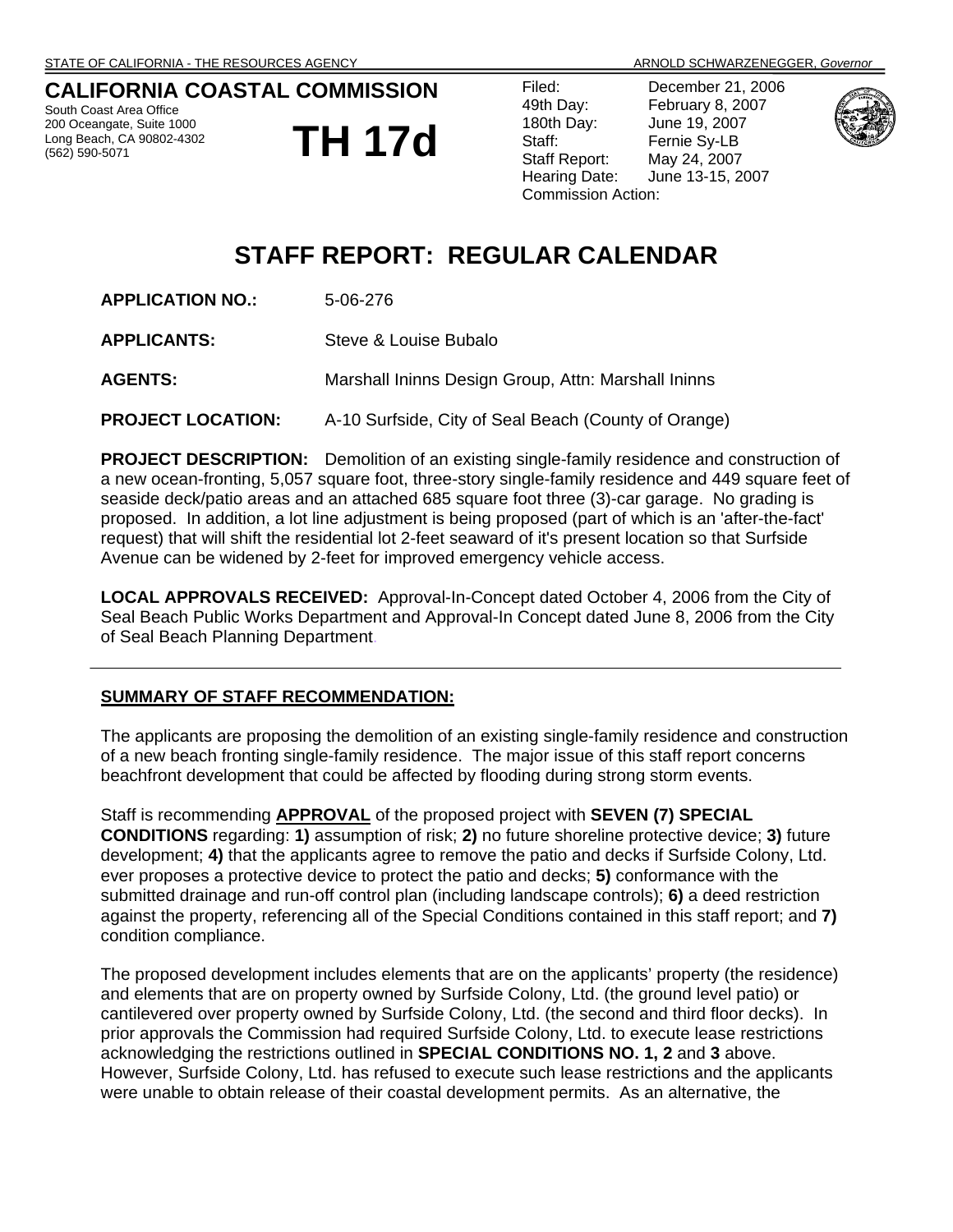#### 5-06-276-[Bubalo] Staff Report–Regular Calendar Page 2 of 27

Commission accepted a prior applicant's proposal [CDP No. 5-00-257-(Cencak)] to eliminate the requirement for the lease restrictions and add a Special Condition that requires the owner of the residential property to remove the development on Surfside Colony, Ltd. land if Surfside Colony, Ltd. were to seek shoreline protection measures to protect the development on their land that is approved by this permit. This approach has been continued by the Commission on subsequent Surfside Colony approvals. **SPECIAL CONDITION NO. 4** would implement this same requirement at the subject property in lieu of the lease restrictions, which the Commission would normally require the applicants to obtain from Surfside Colony, Ltd.

Section 30600(c) of the Coastal Act provides for the issuance of coastal development permits directly by the Commission in regions where the local government having jurisdiction does not have a certified Local Coastal Program. The City of Seal Beach does not have a certified Local Coastal Program. Therefore, the Coastal Commission is the permit issuing entity and the standard of review is Chapter 3 of the Coastal Act.

**SUBSTANTIVE FILE DOCUMENTS:** *Preliminary Foundation Soils Exploration at A-10 Surfside Avenue, Seal Beach, CA 90740 (Job No. F-10548-06)* prepared by Geo-Etka, Inc. dated January 6, 2006; Notice of Application Submittal & Invitation to Join as Co-Applicant dated August 3, 2006; Letter from Surfside Colony, Ltd. to Commission staff dated August 7, 2006; Letter from Commission staff to Marshall Ininns Design Group dated August 3, 2006; Letter from Marshall Ininns Design Group to Commission staff dated October 31, 2006; *Coastal Hazard and Wave Runup Study, A-10 Surfside Avenue, Seal Beach, CA* prepared by *Geosoils, Inc*. dated October 2006; Letter from Commission staff to Marshall Ininns Design Group dated November 28, 2006; and Letter from Marshall Ininns Design Group to Commission staff dated December 20, 2006.

## **LIST OF EXHIBITS**

- 1. Location Maps
- 2. APN Map
- 3. Site Plan
- 4. Floor Plan
- 5. Elevations
- 6. Section Plans
- 7. Drainage Plan
- 8. Foundation Plan
- 9. Lot Line Plan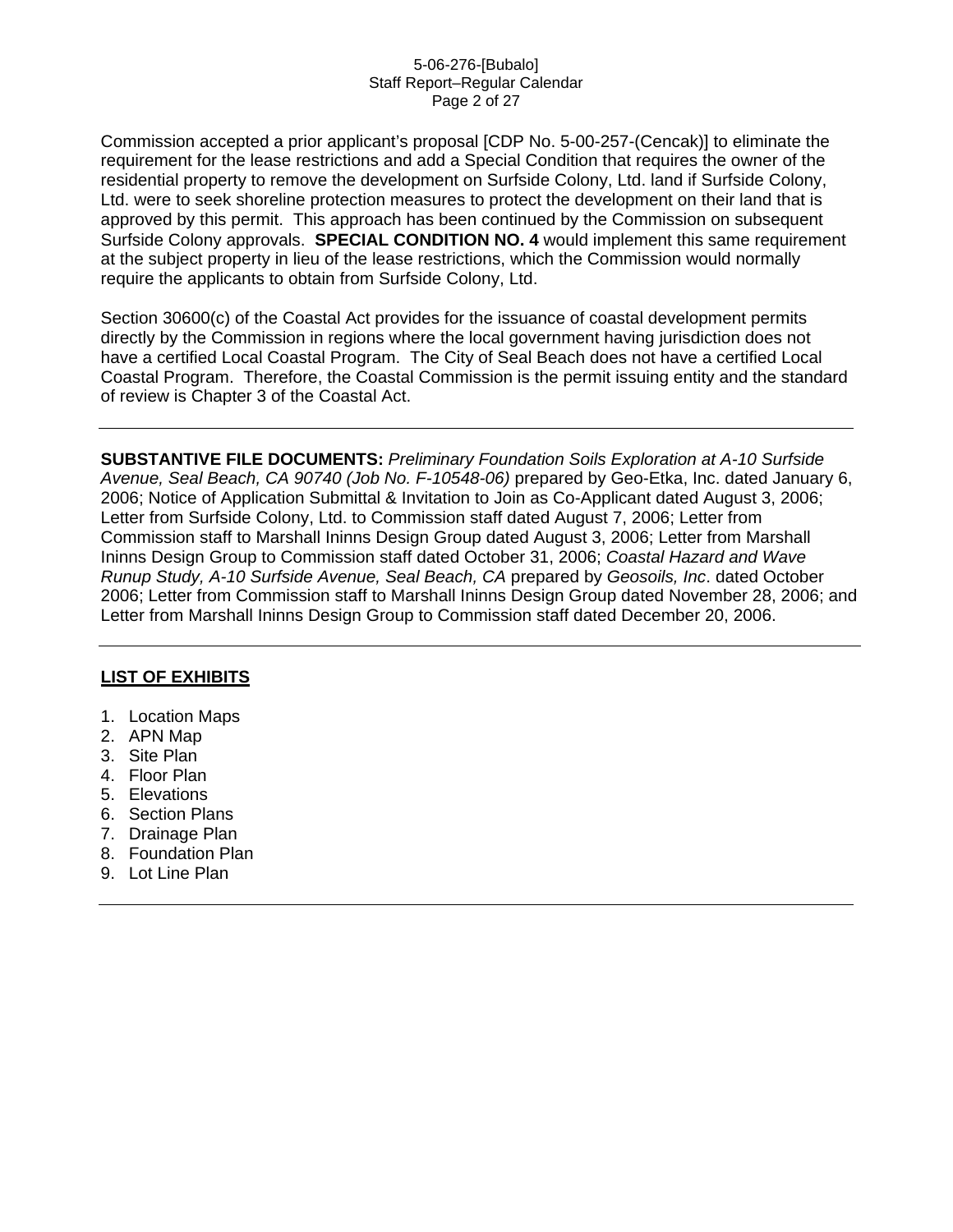## **I. STAFF RECOMMENDATION, MOTION AND RESOLUTION OF APPROVAL**

**MOTION:** *I move that the Commission approve Coastal Development Permit No. 5-06- 276 pursuant to the staff recommendation.* 

## **STAFF RECOMMENDATION OF APPROVAL:**

Staff recommends a **YES** vote. Passage of this motion will result in approval of the permit as conditioned and adoption of the following resolution and findings. The motion passes only by affirmative vote of a majority of the Commissioners present.

## **RESOLUTION TO APPROVE THE PERMIT:**

The Commission hereby **APPROVES** a coastal development permit for the proposed development and adopts the findings set forth below on grounds that the development as conditioned will be in conformity with the policies of the Coastal Act and will not prejudice the ability of the local government having jurisdiction over the area to prepare a Local Coastal Program conforming to the policies of the Coastal Act. Approval of the permit complies with the California Environmental Quality Act because either 1) feasible mitigation measures and/or alternatives have been incorporated to substantially lessen any significant adverse effects of the development on the environment, or 2) there are no further feasible mitigation measures or alternatives that would substantially lessen any significant adverse impacts of the development on the environment.

# **II. STANDARD CONDITIONS**

- **1. Notice of Receipt and Acknowledgment.** The permit is not valid and development shall not commence until a copy of the permit, signed by the permittee or authorized agent, acknowledging receipt of the permit and acceptance of the terms and conditions, is returned to the Commission office.
- **2. Expiration.** If development has not commenced, the permit will expire two years from the date this permit is reported to the Commission. Development shall be pursued in a diligent manner and completed in a reasonable period of time. Application for extension of the permit must be made prior to the expiration date.
- **3.** Interpretation. Any questions of intent or interpretation of any condition will be resolved by the Executive Director or the Commission.
- 4. Assignment. The permit may be assigned to any qualified person, provided assignee files with the Commission an affidavit accepting all terms and conditions of the permit.
- **5. Terms and Conditions Run with the Land.** These terms and conditions shall be perpetual, and it is the intention of the Commission and the permittee to bind all future owners and possessors of the subject property to the terms and conditions.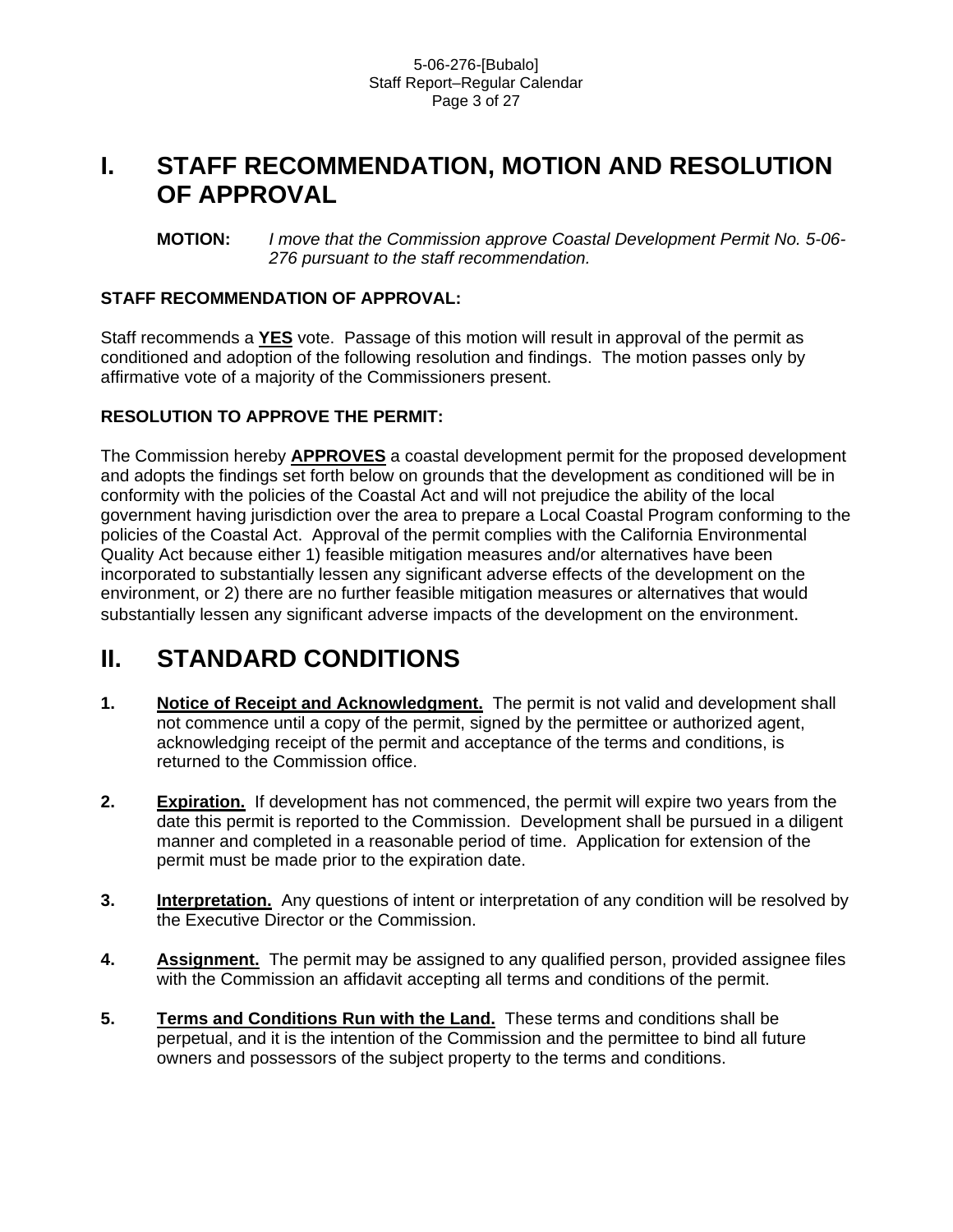# **III. SPECIAL CONDITIONS**

## **1. ASSUMPTION OF RISK, WAIVER OF LIABILITY AND INDEMNITY**

By acceptance of this permit, the applicants acknowledge and agree (i) that the site may be subject to hazards from flooding and wave uprush; (ii) to assume the risks to the applicants and the property that is the subject of this permit of injury and damage from such hazards in connection with this permitted development; (iii) to unconditionally waive any claim of damage or liability against the Commission, its officers, agents, and employees for injury or damage from such hazards; and (iv) to indemnify and hold harmless the Commission, its officers, agents, and employees with respect to the Commission's approval of the project against any and all liability, claims, demands, damages, costs (including costs and fees incurred in defense of such claims), expenses, and amounts paid in settlement arising from any injury or damage due to such hazards.

## **2. NO FUTURE SHORELINE PROTECTIVE DEVICE**

- **A.** By acceptance of this permit, the applicants agree, on behalf of themselves and all other successors and assigns, that no shoreline protective device(s) shall ever be constructed to protect the development approved pursuant to Coastal Development Permit No. 5-06-276 including, but not limited to, the residence, decks, garage, foundations, and patio, and any future improvements, in the event that the development is threatened with damage or destruction from waves, erosion, storm conditions or other natural hazards in the future. By acceptance of this permit, the applicants hereby waive, on behalf of themselves and all successors and assigns, any rights to construct such devices that may exist under Public Resources Code Section 30235.
- **B.** By acceptance of this permit, the applicants further agree, on behalf of themselves and all successors and assigns, that the landowners shall remove the development authorized by this permit, including the residence, garage, decks, foundations, and patio, if any government agency has ordered that the structure is not to be occupied due to any of the hazards identified above. In the event that portions of the development fall to the beach before they are removed, the landowners shall remove all recoverable debris associated with the development from the beach and ocean and lawfully dispose of the material in an approved disposal site. Such removal shall require a coastal development permit.

## **3. FUTURE DEVELOPMENT**

This permit is only for the development described in Coastal Development Permit No. 5-06-276. Pursuant to Title 14 California Code of Regulations Section 13250(b) (6), the exemptions otherwise provided in Public Resources Code Section 30610(a) shall not apply to the development governed by Coastal Development Permit No. 5-06-276. Accordingly, any future improvements to the singlefamily house authorized by this permit, including but not limited to repair and maintenance identified as requiring a permit in Public Resources Section 30610(d) and Title 14 California Code of Regulations Sections 13252(a)-(b), shall require an amendment to Permit No. 5-06-276 from the Commission or shall require an additional coastal development permit from the Commission or from the applicable certified local government.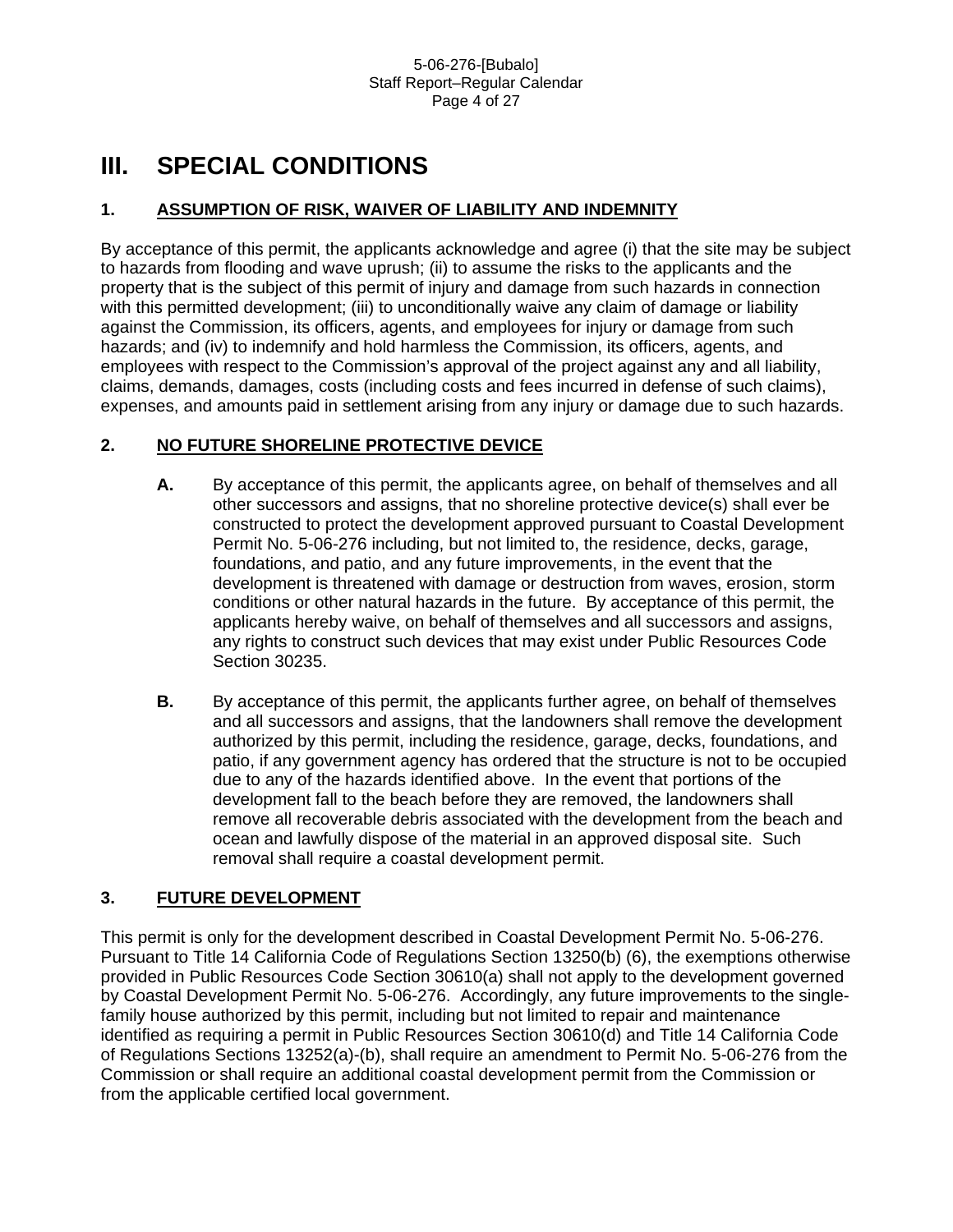## **4. FUTURE REMOVAL OF STRUCTURES AND LAND OWNED BY SURFSIDE COLONY, LTD.**

By acceptance of this permit, the applicants agrees, on behalf of themselves and all other successors and assigns, that in the event that Surfside Colony, Ltd. would seek shoreline protection measures for the herein approved patio and/or decks and not for the principal structure on the applicants' property, the applicants and any successors in interest shall agree to remove the permitted patio and/or decks.

## **5. DRAINANGE AND RUN-OFF CONTROL PLAN**

The applicants shall conform with the drainage and run-off control plan received on December 21, 2006 showing roof drainage and runoff from all impervious areas directed to dry wells or vegetated/landscaped areas. Vegetated landscaped areas shall only consist of native plants or non-native drought tolerant plants, which are non-invasive. No plant species listed as problematic and/or invasive by the California Native Plant Society, the California Invasive Plant Council, or as may be identified from time to time by the State of California shall be employed or allowed to naturalize or persist on the site. No plant species listed as a 'noxious weed' by the State of California or the U.S. Federal Government shall be utilized within the property. Any proposed changes to the approved plan shall be reported to the Executive Director. No changes to the approved plan shall occur without a Commission amendment to this coastal development permit unless the Executive Director determines that no amendment is required.

## **6. DEED RESTRICTION**

**PRIOR TO ISSUANCE OF THE COASTAL DEVELOPMENT PERMIT**, the applicants shall submit to the Executive Director for review and approval documentation demonstrating that the landowners have executed and recorded against the parcel(s) governed by this permit a deed restriction, in a form and content acceptable to the Executive Director: (1) indicating that, pursuant to this permit, the California Coastal Commission has authorized development on the subject property, subject to terms and conditions that restrict the use and enjoyment of that property; and (2) imposing the Special Conditions of this permit as covenants, conditions and restrictions on the use and enjoyment of the Property. The deed restriction shall include a legal description of the entire parcel or parcels governed by this permit. The deed restriction shall also indicate that, in the event of an extinguishment or termination of the deed restriction for any reason, the terms and conditions of this permit shall continue to restrict the use and enjoyment of the subject property so long as either this permit or the development it authorizes, or any part, modification, or amendment thereof, remains in existence on or with respect to the subject property.

## **7. CONDITION COMPLIANCE**

Within 90 days of Commission action on this coastal development permit application, or within such additional time as the Executive Director may grant for good cause, the applicants shall satisfy all requirements specified in the conditions hereto that the applicants are required to satisfy prior to issuance of this permit. Failure to comply with this requirement may result in the institution of enforcement action under the provisions of Chapter 9 of the Coastal Act.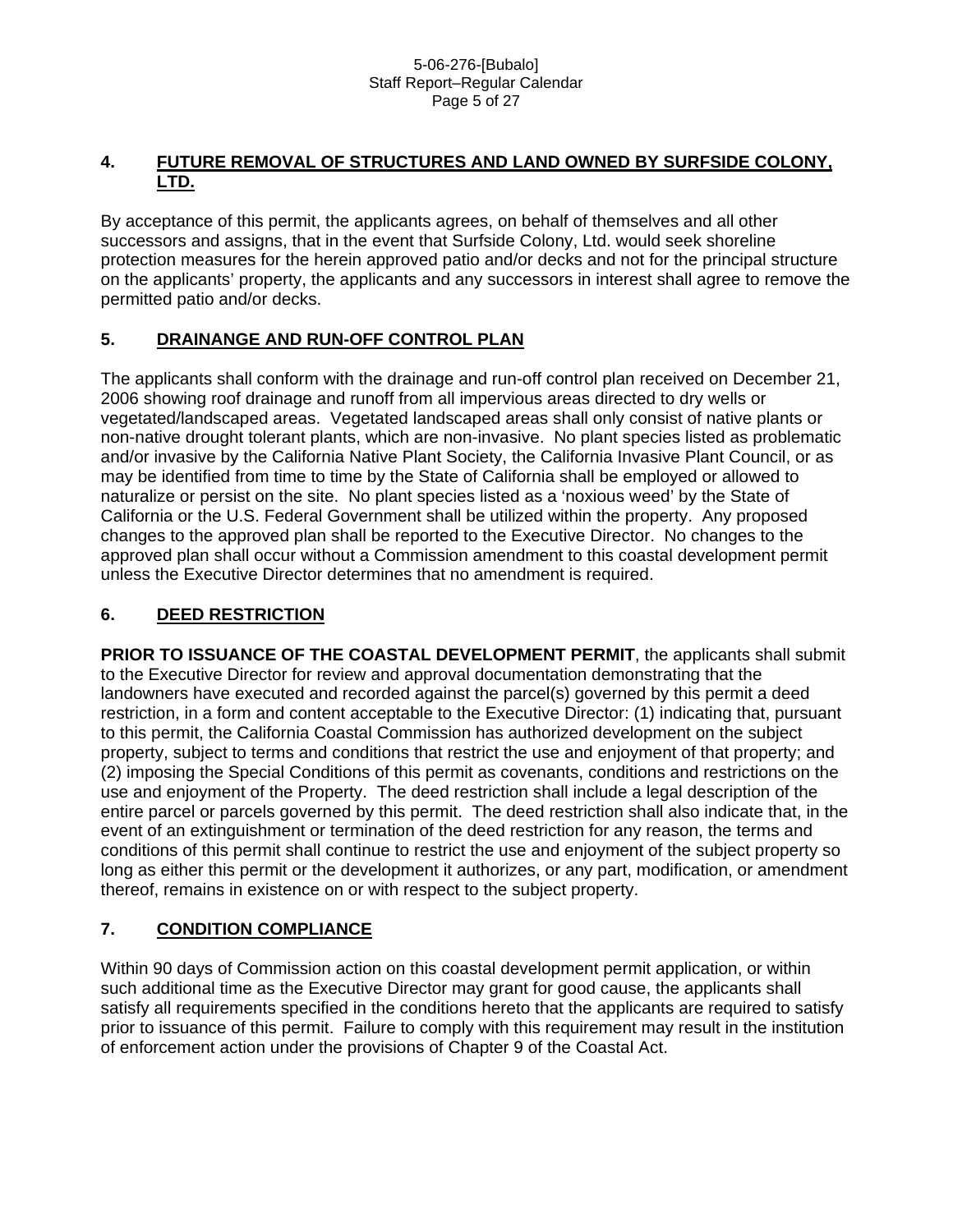# **IV. FINDINGS AND DECLARATIONS:**

The Commission hereby finds and declares:

## **A. PROJECT LOCATION, DESCRIPTION AND PRIOR COMMISSION ACTION AT SUBJECT SITE**

### 1. Project Location and Description

 $\overline{a}$ 

The lot is located at A-10 Surfside Avenue in the private community of Surfside Colony, in the City of Seal Beach, Orange County (Exhibits #1-2). Surfside Colony is a gated residential community comprised of three rows of homes (one of which is beachfront) that parallel the beach and ocean, which are accessed via a private road system. The subject site is a beachfront lot located between the first public road and the sea. There is an approximately 300-foot wide sandy beach between the subject property and the mean high tide line. The lot size is 2,106 square feet and the City of Seal Beach Zoning Code designates use of the site for Residential Low Density and the proposed project adheres to this designation. The proposed development is in an existing private, gated residential community, located south of the Anaheim Bay east jetty and is consistent with development in the vicinity and prior Commission actions in the area. A pre-Coastal (1966) boundary agreement between Surfside Colony, Ltd. and the California State Lands Commission fixes the boundary between state tide and submerged lands and private uplands in Surfside Colony. As a result of this boundary agreement, Surfside Colony, Ltd. owns a strip of the beach, up to 80-feet in width, adjacent to/seaward of the homes fronting the ocean. The beach seaward of Surfside Colony's land is public and available for lateral public access and recreation. Vertical access to the beach is available at the end of Anderson Street to the south of the Surfside Colony community. In addition, the Commission conditioned permit P-75-6364 to allow public access through the gates at the southeastern end of Surfside Colony during daylight hours.

The applicants are proposing the demolition of an existing single-family residence and construction of a new ocean-fronting, 5,057 square foot, 35-foot high, three-story singlefamily residence and 449 square feet of seaside deck/patio areas and an attached 685 square foot three (3)-car garage (Exhibits #3-8). The 1<sup>st</sup> floor patio and 2<sup>nd</sup> floor deck are located on the seaward side of the new residence and will extend 10-feet seaward beyond the residential property line and the  $3<sup>rd</sup>$  floor deck will extend 5- feet beyond the property boundary, into/over land that is leased by the Surfside Colony, Ltd. to the applicants. The decks will have a 3-foot high glass railing. No grading is proposed. Drainage from the roof drains and surface drainages will be directed onto permeable surfaces before entering the main storm drain system. The foundation for the residence will consist of caissons and grade beams.

In addition, a lot line adjustment (LLA) is being proposed (part of which is an 'after-the-fact' request) that will, in effect, shift the residential lot 2-feet seaward of it's present location. This LLA will move a 39-foot long by 2-foot wide portion of the residential lot from the landward side to the seaward side of the lot<sup>[1](#page-5-0)</sup>. The 39' (I) x 2' (w) portion of land removed

<span id="page-5-0"></span> $1$  A 26' (I) x 2' (w) portion of the 39' (I) x 2'(w) area that is the subject of this request has already been moved in a previously recorded lot line adjustment, for which the applicant is requesting after the fact approval.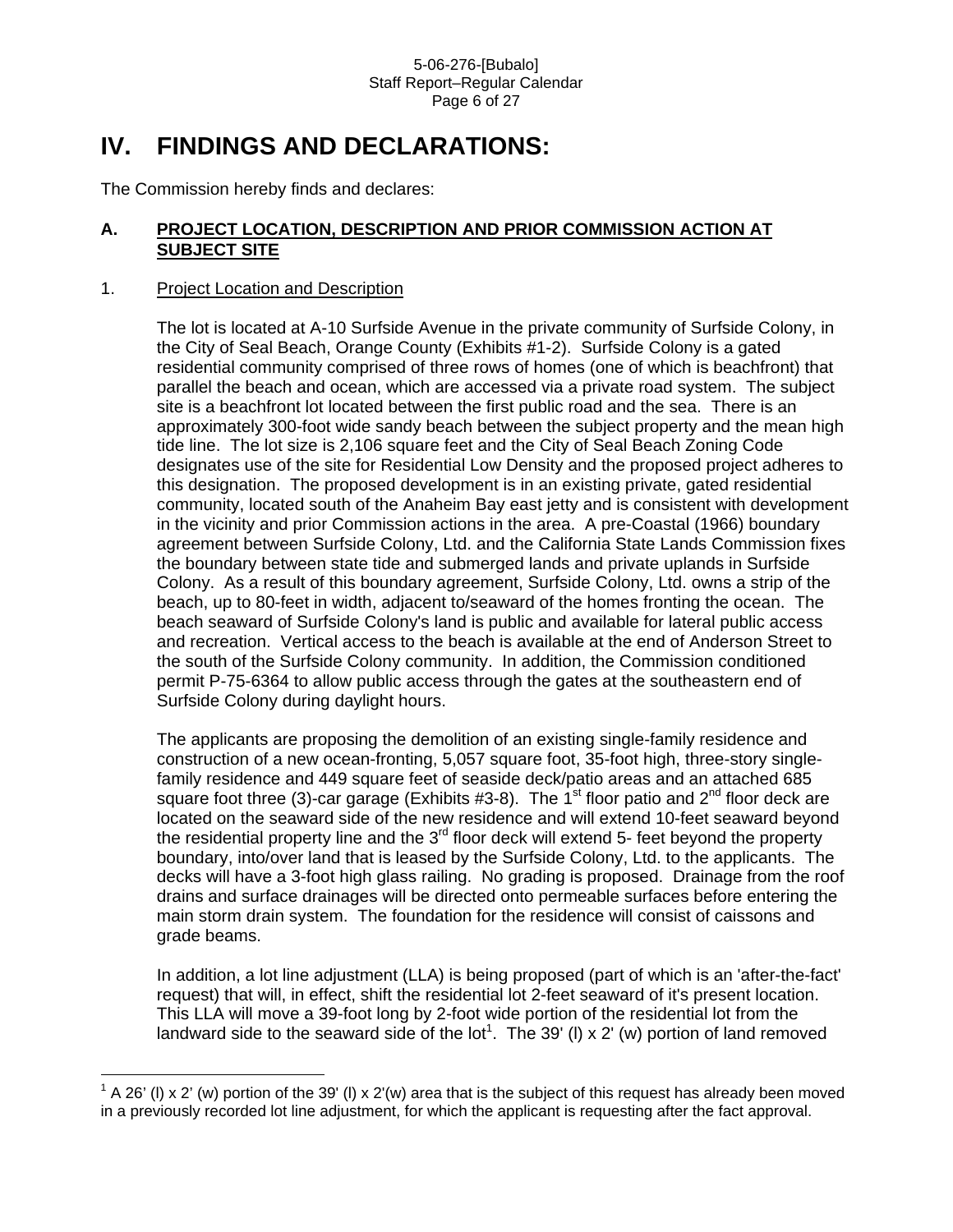#### 5-06-276-[Bubalo] Staff Report–Regular Calendar Page 7 of 27

from the landward side of the residential lot will become part of the common area lot developed with Surfside Avenue so that this road can be expanded for improved emergency vehicle access. The 39' (l) by 2' (w) portion added to the residential lot on the seaward side will be taken from Surfside Colony's approximately 80' foot wide strip of land described in the first paragraph above (Exhibit #9).

#### 2. Prior Commission Action at the Subject Site

On June 4, 1973, the Commission approved Coastal Development Permit No. P-590- [Delacy] for the construction of a new 2-story, single-family residence. The permit was issued on June 8, 1973.

## **B. HAZARDS**

Section 30253 of the Coastal Act states, in part:

*New development shall:* 

*(1) Minimize risks to life and property in areas of high geologic, flood, and fire hazard.* 

*(2) Assure stability and structural integrity, and neither create nor contribute significantly to erosion, geologic instability, or destruction of the site or surrounding area or in any way require the construction of protective devices that would substantially alter natural landforms along bluffs and cliffs.* 

## Section 30251 of the Coastal Act states that:

*The scenic and visual qualities of coastal areas shall be considered and protected as a resource of public importance. Permitted development shall be sited and designed to protect views to and along the ocean and scenic coastal areas, to minimize the alteration of natural land forms, to be visually compatible with the character of surrounding areas, and, where feasible, to restore and enhance visual quality in visually degraded areas. New development in highly scenic areas such as those designated in the California Coastline Preservation and Recreation Plan prepared by the Department of Parks and Recreation and by local government shall be subordinate to the character of its setting.* 

#### 1. Wave Uprush and Flooding Hazards

The subject site is located at the southern end of Surfside Colony, a private beachfront community in the City of Seal Beach and there is an approximately 300-foot wide sandy beach between the subject property and the mean high tide line (Exhibits #1-2). Unlike the southern end, the northern end of Surfside Colony is subject to uniquely localized beach erosion due to the reflection of waves off the adjacent Anaheim Bay east jetty. These reflected waves combine with normal waves to create increased wave energy that erodes the beach in front of Surfside Colony more quickly than is typical at an unaltered natural beach. Since the erosion is the result of the federally owned jetty, the U.S. Army Corps of Engineers has periodically replenished the beach. The beach nourishment provides Surfside Colony a measure of protection from wave hazards. However, when the beach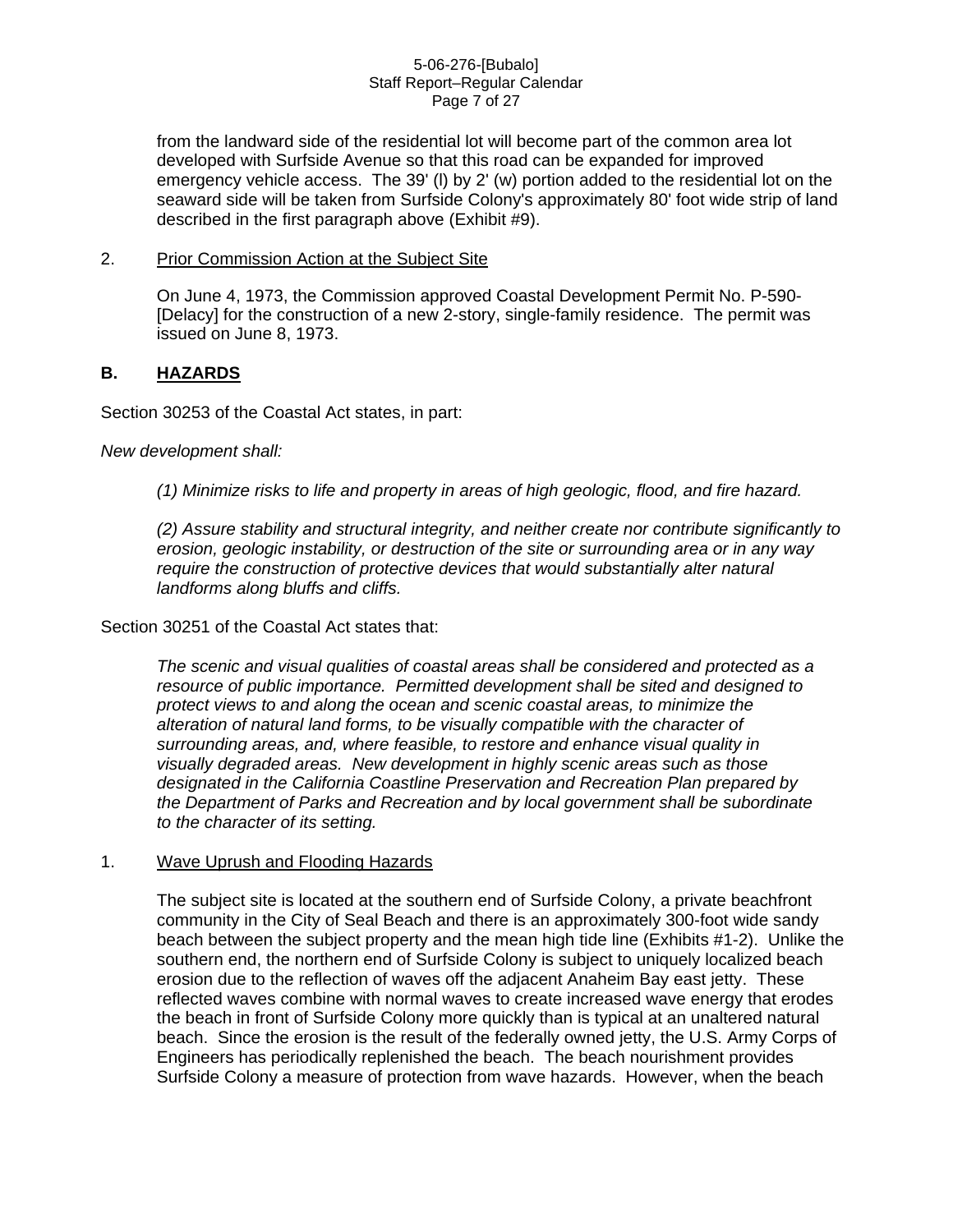#### 5-06-276-[Bubalo] Staff Report–Regular Calendar Page 8 of 27

erodes, development at Surfside Colony may be exposed to wave uprush and subsequent wave damage.

Even though wide sandy beaches afford protection of development from wave and flooding hazards, development in such areas is not immune to hazards. For example, in 1983, severe winter storms caused heavy damage to beachfront property in Surfside Colony. Additionally, heavy storm events such as those in 1994 and 1998 caused flooding of the Surfside Colony community.

The especially heavy wave action generated during the 1982-83 El Nino winter storms caused Surfside Colony to apply for a coastal development permit for a revetment to protect the homes at Surfside Colony's northern end. The Commission approved Coastal Development Permit No. 5-82-579 for this revetment, and Coastal Development Permit No. 5-95-276 for the repair of the revetment. The Commission also approved Consistency Determinations CD-028-97 and CD-67-97 for beach nourishment at Surfside Colony performed by the U.S. Army Corps of Engineers completed in July 1997. The Commission also approved a beach nourishment project at Surfside Colony in Consistency Determination CD-65-99.

The revetment and widened beach protect the northern end of Surfside Colony from wave uprush. However, an approximately 300-foot wide sandy beach provides the only protection for the central and southern areas of Surfside Colony where the subject site, A-10 Surfside, is located. No revetment protects this lot. At present, the beach material placed at the northern end of Surfside Colony is naturally transported to the central and southern beach areas, thereby serving as the primary source of material for the wide sandy beach in front of the subject property.

Even though the site is protected by a wide sandy beach, this does not preclude wave uprush damage and flooding from occurring at Surfside Colony during extraordinary circumstances. Strong storm events like those that occurred in 1994 and 1997 can cause large waves to flood any portion of Surfside Colony. To further analyze the suitability of the site for the proposed development relative to potential wave hazards, Commission staff requested the preparation of a wave run-up, flooding, and erosion hazard analysis, prepared by an appropriately licensed professional (e.g. coastal engineer), that anticipates wave and sea level conditions (and associated wave run-up, flooding, and erosion hazards) through the life of the development. For a 75 to 100 year structural life, the hazard analysis would need to take the 1982/83 storm conditions (or 1988 conditions) and add in 2 to 3 feet of sea level rise in order to determine whether the project site would be subject to wave run-up, flooding, and erosion hazards under those conditions. The purpose of this analysis is to analyze the potential for future storm damage and any possible mitigation measures, which can be incorporated into the project design.

In response, the applicants provided the following: *Coastal Hazard and Wave Runup Study, A-10 Surfside Avenue, Seal Beach, CA* prepared by *Geosoils, Inc*. dated October 2006, which addresses the potential of hazard from flooding and wave attack at the subject site. The report concludes the following:

*"In conclusion, coastal hazards will likely not impact the proposed development property over the next 75 years. The proposed development will neither create nor contribute to erosion, geologic instability, or destruction of the site or adjacent area.*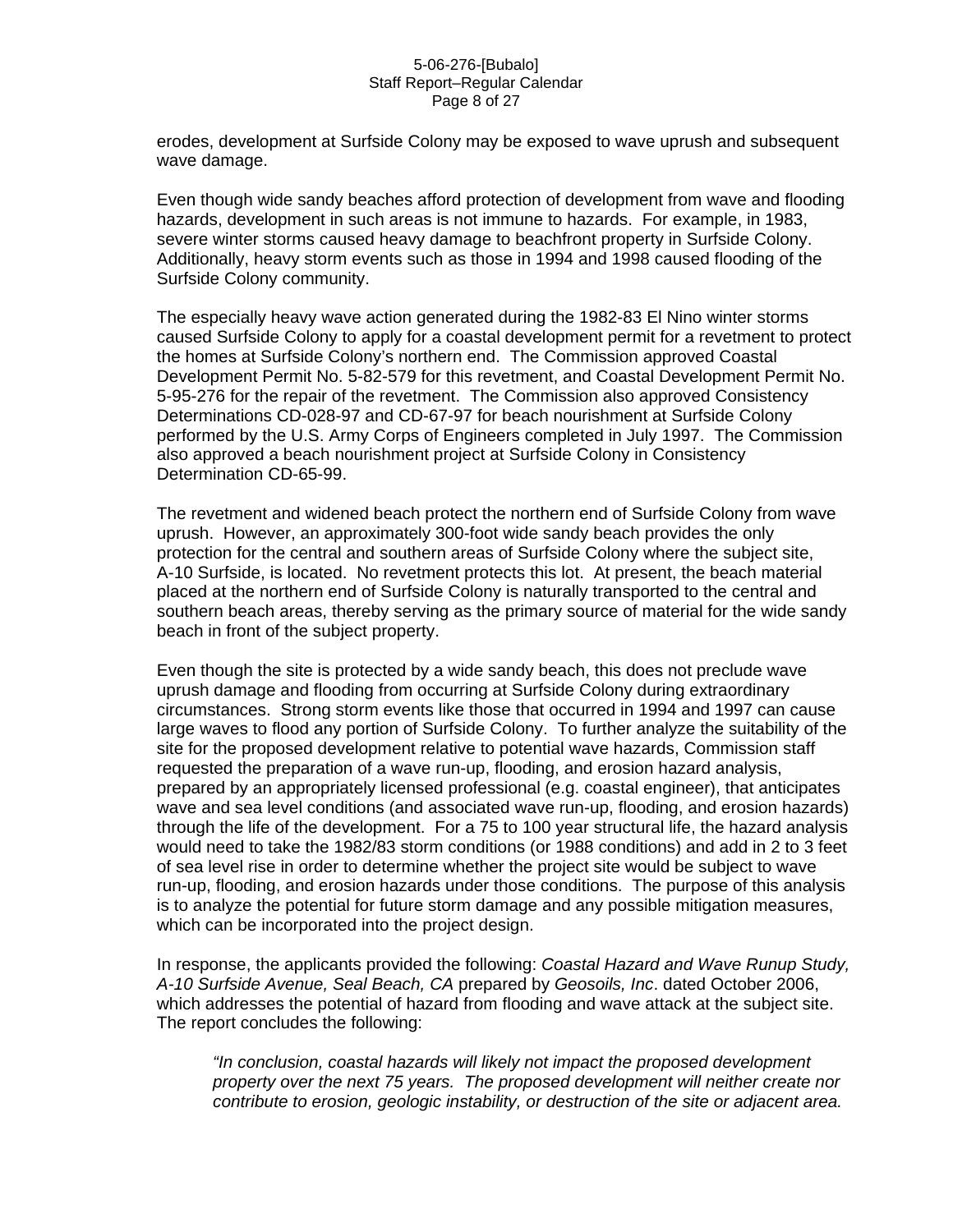#### 5-06-276-[Bubalo] Staff Report–Regular Calendar Page 9 of 27

#### *There are no recommendations necessary for wave runup protection. The proposed project minimizes risks from flooding. However, the property is relatively low-lying and proper site drainage and drainage control will be necessary."*

Commission staff has reviewed the Coastal Hazard and Wave Runup Study and, based on the information provided and subsequent correspondence, concurs with the conclusion that the site is not subject to hazards from flooding and wave uprush at this time. Therefore, the proposed development can be allowed under Section 30253 of the Coastal Act, which requires new development to "*assure stability and structural integrity, and neither create nor contribute significantly to erosion, geologic instability, or destruction of the site or surrounding area or in any way require the construction of protective devices…"* 

Although the applicants' report indicates that the site is safe for development at this time, beach areas are dynamic environments, which may be subject to unforeseen changes. Such changes may affect beach processes, including sand regimes. The mechanisms of sand replenishment are complex and may change over time, especially as beach process altering structures, such as jetties, are modified, either through damage or deliberate design. Therefore, the presence of a wide sandy beach at this time does not preclude wave uprush damage and flooding from occurring at the subject site in the future. The width of the beach may change, perhaps in combination with a strong storm event like those which occurred in 1983, 1984 and 1998, resulting in future wave and flood damage to the proposed development. In order to address this situation with respect to Coastal Act policy, **THREE (3) SPECIAL CONDITIONS** are necessary.

a. Assumption of Risk

The proposed project has decks and a patio area which encroach 10-feet seaward beyond the subject site's seaward property line onto a 10-foot wide strip of land owned by Surfside Colony, Ltd. (which serves as the homeowners' association). Surfside Colony, Ltd. leases its property to the applicants and adjacent homeowners for construction of patios. The proposed development is consistent with existing development in Surfside Colony. However, while the proposed project will not be located any further seaward than other residences in the area, the subject site is still subject to significant wave hazards, as described previously.

Even though the site is protected by a wide sandy beach, this does not preclude wave uprush damage and flooding from occurring at Surfside Colony during extraordinary circumstances. Therefore, the Commission finds it necessary to require **SPECIAL CONDITION NO. 1**, which requires an assumption of risk. With this standard waiver of liability condition, the applicants are notified that the lot and improvements are located in an area that is potentially subject to flooding and wave uprush hazards that could damage the applicants' property. The applicants are also notified that the Commission is not liable for such damage as a result of approving the permit for development. In addition, the condition insures that future owners and lessors of the property will be informed of the risks and the Commission's immunity of liability.

b. Future Shoreline Protective Devices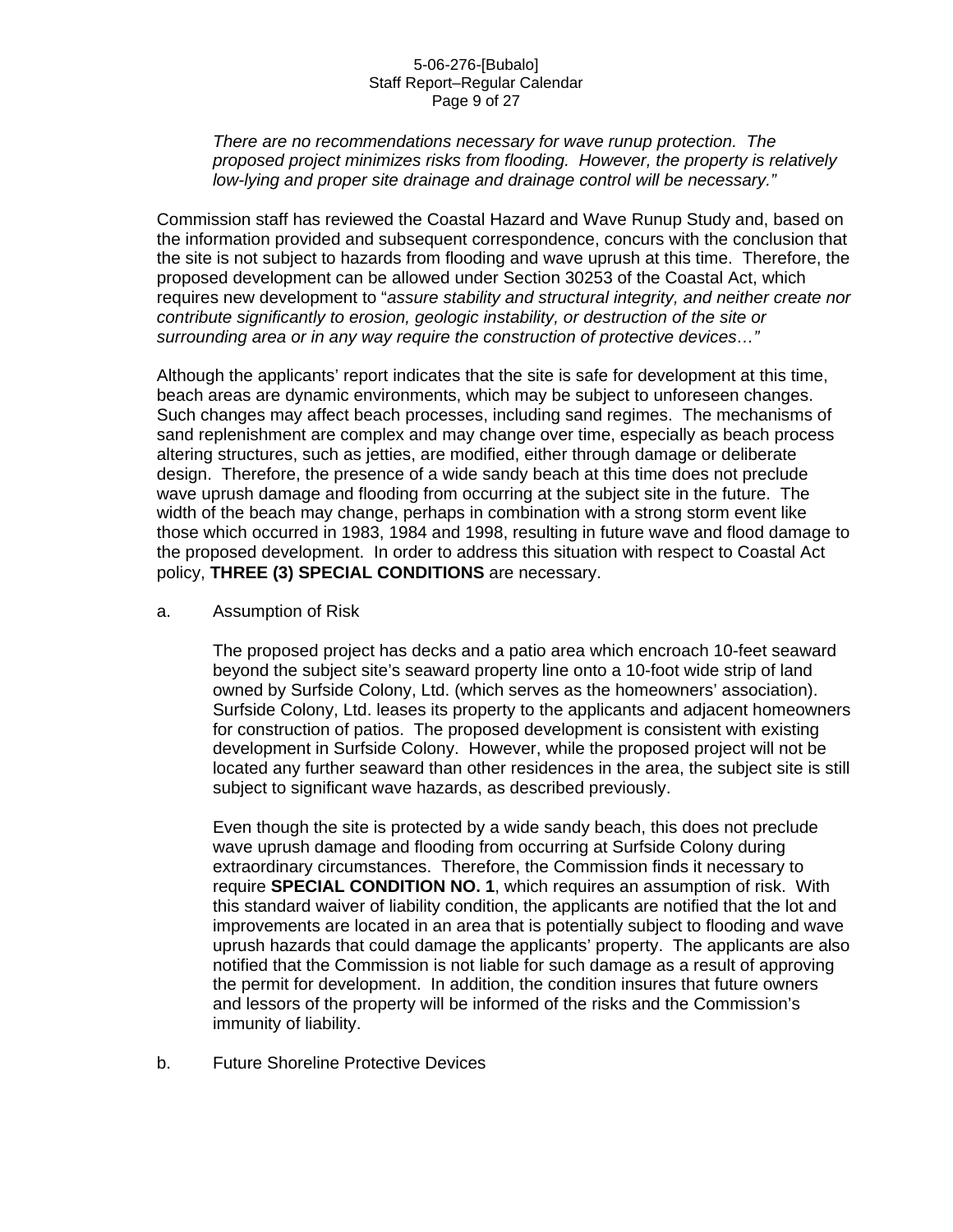#### 5-06-276-[Bubalo] Staff Report–Regular Calendar Page 10 of 27

The Coastal Act limits construction of protective devices because they have a variety of negative impacts on coastal resources including adverse effects on sand supply, public access, coastal views, natural landforms, and overall shoreline beach dynamics on and off site, ultimately resulting in the loss of beach. Under Coastal Act Section 30235, a shoreline protective structure must be approved if: (1) there is an existing principal structure in imminent danger from erosion; (2) shoreline altering construction is required to protect the existing threatened structure; and (3) the required protection is designed to eliminate or mitigate the adverse impacts on shoreline sand supply.

The Commission has generally interpreted Section 30235 to require the Commission to approve shoreline protection for development only for existing principal structures. The construction of a shoreline protective device to protect new development would not be required by Section 30235 of the Coastal Act. In addition, allowing the construction of a shoreline protective device to protect new development would conflict with Section 30251 of the Coastal Act which states that permitted development shall minimize the alteration of natural land forms, including beaches which would be subject to increased erosion from such a device.

In the case of the current project, the applicants do not propose the construction of any shoreline protective device to protect the proposed development. However, as previously discussed, the subject beachfront area has experienced flooding and erosion during severe storm events, such as El Nino storms. It is not possible to completely predict what conditions the proposed structure may be subject to in the future. Consequently, it is conceivable the proposed structure may be subject to wave uprush hazards which could lead to a request for a protective device.

Shoreline protective devices can result in a number of adverse effects on the dynamic shoreline system and the public's beach ownership interests. First, shoreline protective devices can cause changes in the shoreline profile, particularly changes in the slope of the profile resulting from a reduced beach berm width. This may alter the usable area under public ownership. A beach that rests either temporarily or permanently at a steeper angle than under natural conditions will have less horizontal distance between the mean low water and mean high water lines. This reduces the actual area in which the public can pass on public property.

The second effect of a shoreline protective device on access is through a progressive loss of sand as shore material is not available to nourish the bar. The lack of an effective bar can allow such high wave energy on the shoreline that materials may be lost far offshore where it is no longer available to nourish the beach. A loss of area between the mean high water line and the actual water is a significant adverse impact on public access to the beach.

Third, shoreline protective devices such as revetments and bulkheads cumulatively effect shoreline sand supply and public access by causing accelerated and increased erosion on adjacent public beaches. This effect may not become clear until such devices are constructed individually along a shoreline and they reach a public beach. As set forth in earlier discussion, this portion of Seal Beach is currently characterized as having a wide sandy beach. However, the width of the beach can vary, as demonstrated by severe storm events. The Commission notes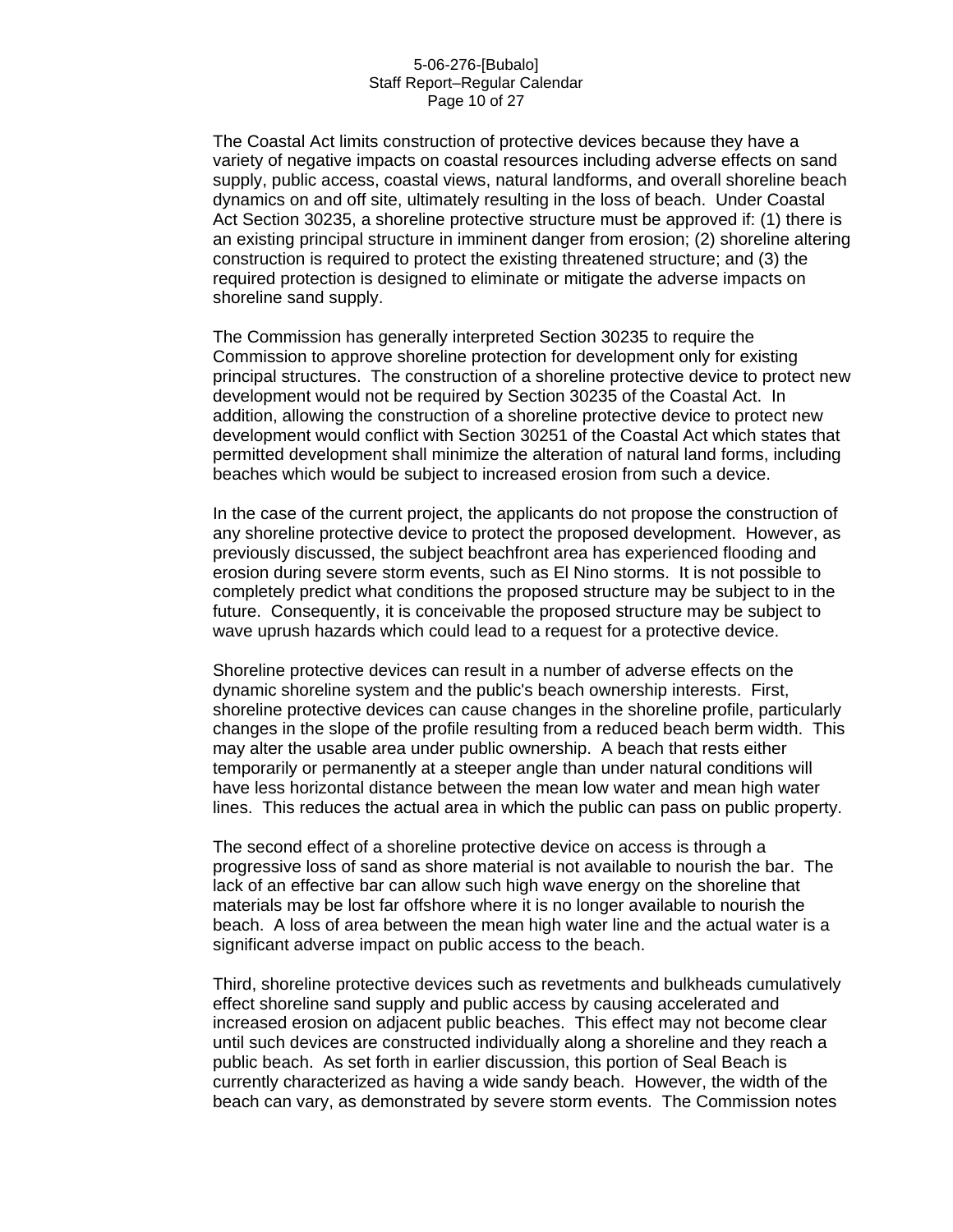#### 5-06-276-[Bubalo] Staff Report–Regular Calendar Page 11 of 27

that if a seasonal eroded beach condition occurs with greater frequency due to the placement of a shoreline protective device on the subject site, then the subject beach would also accrete at a slower rate. The Commission also notes that many studies performed on both oscillating and eroding beaches have concluded that loss of beach occurs on both types of beaches where a shoreline protective device exists.

Fourth, if not sited in a landward location that ensures that the seawall is only acted upon during severe storm events, beach scour during the winter season will be accelerated because there is less beach area to dissipate the wave's energy. Finally, revetments, bulkheads, and seawalls interfere directly with public access by their occupation of beach area that will not only be unavailable during high tide and severe storm events but also potentially throughout the winter season.

Section 30253 (2) of the Coastal Act states that new development shall neither create nor contribute to erosion or geologic instability of the project site or surrounding area. Therefore, if the proposed structure requires a protective device in the future it would be inconsistent with Section 30253 of the Coastal Act because such devices contribute to beach erosion.

In addition, the construction of a shoreline protective device to protect new development would also conflict with Section 30251 of the Coastal Act which states that permitted development shall minimize the alteration of natural land forms, including sandy beach areas which would be subject to increased erosion from shoreline protective devices. The applicants are constructing the proposed residence using a caisson and grade beam foundation. The applicants' wave runup analysis has indicated that there are no recommendations necessary for wave runup protection. Based on the information provided by the applicants, no other mitigation measures, such as a seawall, are anticipated to be needed in the future. The coastal processes and physical conditions are such at this site that the project is not expected to engender the need for a seawall to protect the proposed development. There is currently a wide sandy beach in front of the proposed development that currently provides substantial protection from wave activity.

To further ensure that the proposed project is consistent with Sections 30251 and 30253 of the Coastal Act, and to ensure that the proposed project does not result in future adverse effects to coastal processes, the Commission imposes **SPECIAL CONDITION NO. 2**, which prohibits any future shoreline protective devices. This condition is necessary because it is impossible to completely predict what conditions the proposed structure may be subject to in the future. By imposing this Special Condition, the Commission requires that no shoreline protective devices shall ever be constructed to protect the development approved by this permit in the event that the development is threatened with damage or destruction from waves, erosion, storm conditions or other natural hazards in the future. The Commission also requires that the applicants remove the structure if any government agency has ordered that the structure be removed due to wave uprush and flooding hazards. In addition, in the event that portions of the development are destroyed on the beach before they are removed, the landowner shall remove all recoverable debris associated with the development from the beach and ocean and lawfully dispose of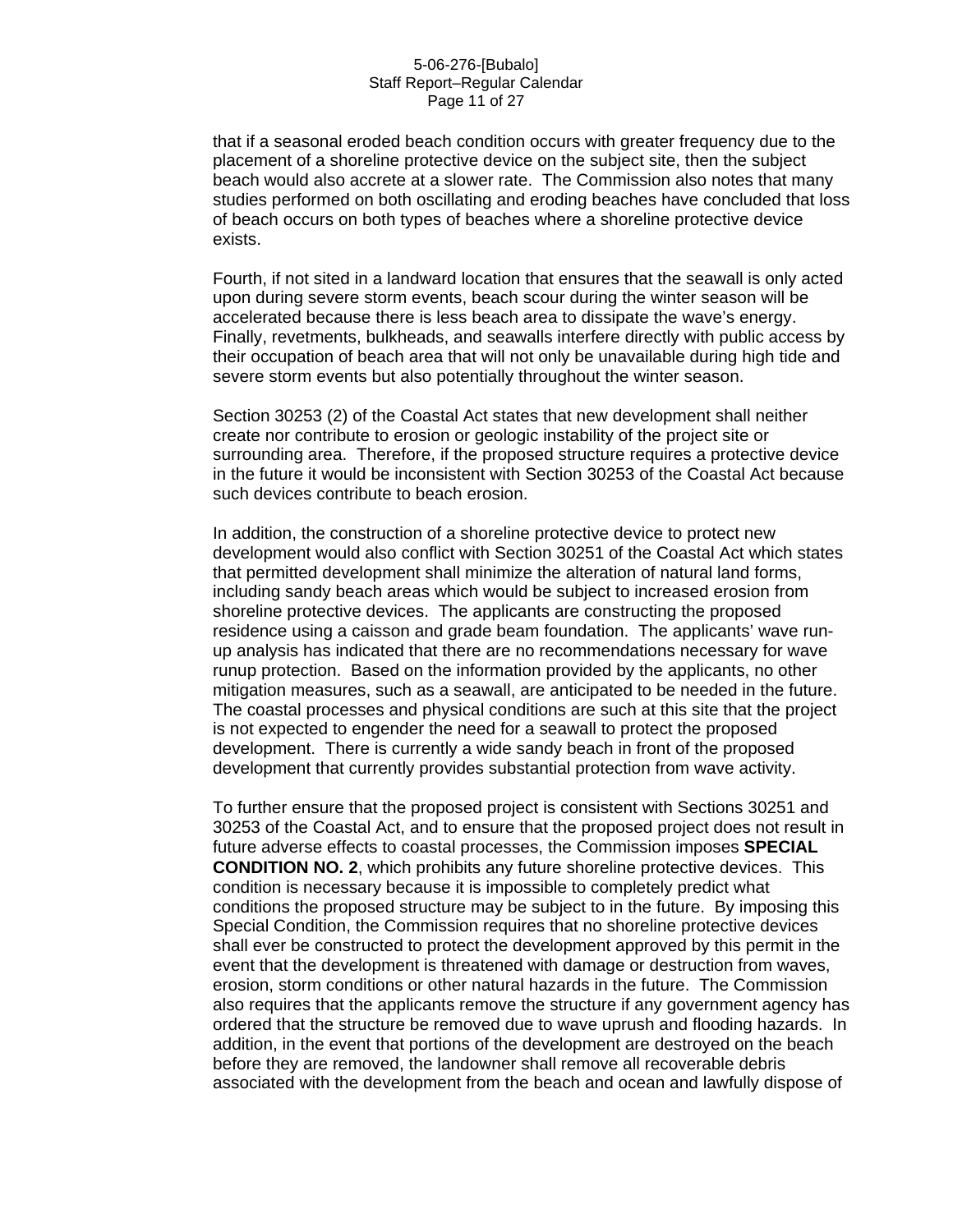#### 5-06-276-[Bubalo] Staff Report–Regular Calendar Page 12 of 27

the material in an approved disposal site. Such removal shall require a coastal development permit.

c. Future Development

As discussed previously, the project site is located on a beachfront lot that may be subject to future flooding and wave attack as coastal conditions change. Since coastal processes are dynamic and structural development may alter the natural environment, future development adjacent to the beach could adversely affect future shoreline conditions if not properly evaluated. For this reason, the Commission imposes **SPECIAL CONDITION NO. 3**, which states that any future improvements to the single-family house authorized by this permit, including but not limited to repair and maintenance identified as requiring a permit in Public Resources Section 30610(d) and Title 14 California Code of Regulations Sections 13252(a)-(b), shall require an amendment from the Commission or shall require an additional coastal development permit from the Commission or from the applicable certified local government. This condition ensures that any future development on this site that may affect shoreline processes receives review by the Commission.

## **CONCLUSION**

To ensure that the proposed project does not result in future adverse effects to coastal processes, **THREE (3) SPECIAL CONDITIONS** have been imposed. **SPECIAL CONDITION NO. 1** requires an assumption of risk. **SPECIAL CONDITION NO. 2** prohibits any future shoreline protective devices. **SPECIAL CONDITION NO. 3** states that any future improvements to the single-family house authorized by this permit, including but not limited to repair and maintenance identified as requiring a permit in Public Resources Section 30610(d) and Title 14 California Code of Regulations Sections 13252(a)-(b), shall require an amendment from the Commission or shall require an additional coastal development permit from the Commission or from the applicable certified local government. Only as conditioned, the Commission finds that the proposed project is consistent with Sections 30251 and 30253 of the Coastal Act.

## **C. PUBLIC ACCESS**

Section 30212 of the Coastal Act states, in relevant part:

*(a) Public access from the nearest public roadway to the shoreline and along the coast shall be provided in new development projects except where:* 

*(2) adequate access exists nearby…* 

The subject site is a beachfront lot located between the nearest public roadway and the shoreline in the private community of Surfside Colony. A pre-Coastal (1966) boundary agreement between Surfside Colony, Ltd. and the California State Lands Commission fixes the boundary between state tide and submerged lands and private uplands in Surfside Colony. As a result of this boundary agreement, Surfside Colony, Ltd. owns a strip of the beach, up to 80-feet in width, adjacent to the homes fronting the ocean. The beach seaward of this area is available for lateral public access.

The proposed project has decks and a patio area which encroach a maximum 10-feet seaward beyond the subject site's seaward property line onto a ten foot wide strip of land owned by Surfside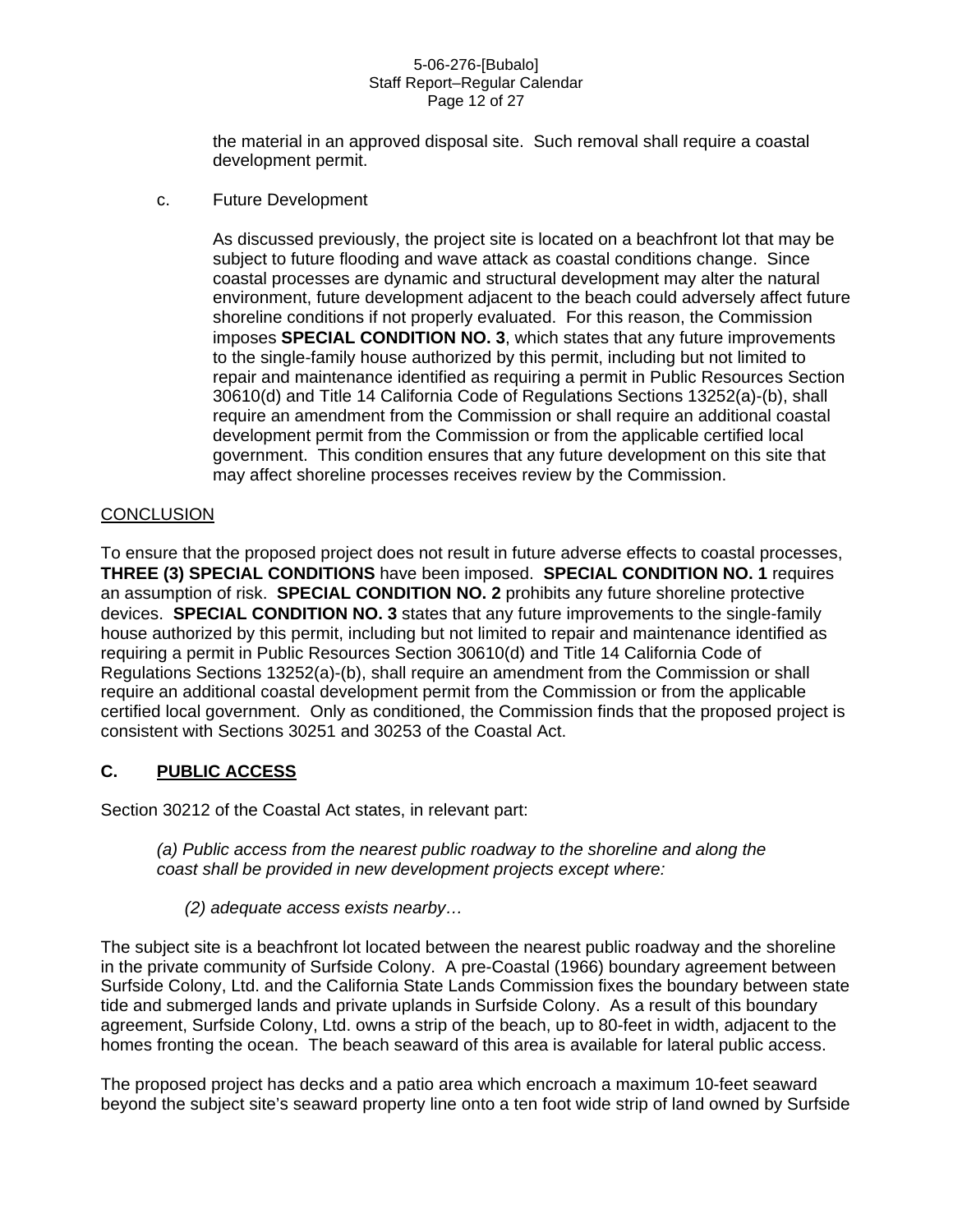#### 5-06-276-[Bubalo] Staff Report–Regular Calendar Page 13 of 27

Colony, Ltd. (which serves as the homeowners' association). Surfside Colony, Ltd. leases its property to the adjacent homeowners for construction of patios. Enclosed living area is not allowed to encroach past the individual homeowner's seaward property line onto Surfside Colony land. The applicants have obtained a lease from Surfside Colony, Ltd. for the proposed encroachment. The applicants have invited Surfside Colony, Ltd. to join as co-applicant; however, Surfside Colony, Ltd. has not chosen to join.

In past permits, the Commission has consistently allowed the seaward property line of individually owned beachfront lots in Surfside Colony to serve as the enclosed living area stringline. The Commission has also consistently allowed the seaward edge of the 10-foot wide strip of land owned by Surfside Colony, Ltd. to serve as the deck stringline. These stringlines serve to limit encroachment of development onto the beach. The proposed development would conform to these stringlines.

The proposed project includes a lot line adjustment consisting of transferring a 13' (I)  $\times$  2' (w) portion of land from the east (landward side) of the property to the west (ocean side) of the property. Additionally, the applicants are requesting an After-The-Fact approval for the transfer of a 26' (l) x 2' (w) portion of land from the east (landward side) of the property to the west (ocean side) of the property. The applicants state that this After-The-Fact development took place a couple of years ago. Surfside Colony, Ltd. has in the past performed similar types of lot-line adjustments on many of the building lots in the community. The reason for these lot line adjustments was that Surfside Colony, Ltd. wanted to widen their interior street by giving inches or feet to the homeowner at the rear (towards ocean) in trade for the equal land at the street side so the interior street could be made wider to better handle emergency vehicles. The minimal 2-foot lot extension would encroach onto the beach on property owned by the Surfside Colony, Ltd., as discussed above. However, this encroachment would not adversely impact lateral public access to the beach as public access seaward of the portion of the beach owned by Surfside Colony, Ltd. would remain and still be accessible. Vertical access to the beach is available at the end of Anderson Street to the south of the Surfside Colony community and public parking exist nearby in Sunset Beach, an unincorporated area of Orange County at the southeastern end of Surfside Colony. In addition, the proposed project provides parking consistent with the standard of two parking spaces per residential dwelling unit, which the Commission has regularly used for development in Surfside Colony.

## **CONCLUSION**

To ensure that any the future development will not adversely impact public access, **ONE (1) SPECIAL CONDITION** have been imposed. **SPECIAL CONDITION NO. 3** states that any future improvements to the single-family house authorized by this permit, including but not limited to repair and maintenance identified as requiring a permit in Public Resources Section 30610(d) and Title 14 California Code of Regulations Sections 13252(a)-(b), shall require an amendment from the Commission or shall require an additional coastal development permit from the Commission or from the applicable certified local government. Only as conditioned, the Commission finds that the proposed project is consistent with Section 30212 of the Coastal Act.

## **D. WATER QUALITY**

Section 30231 of the Coastal Act states: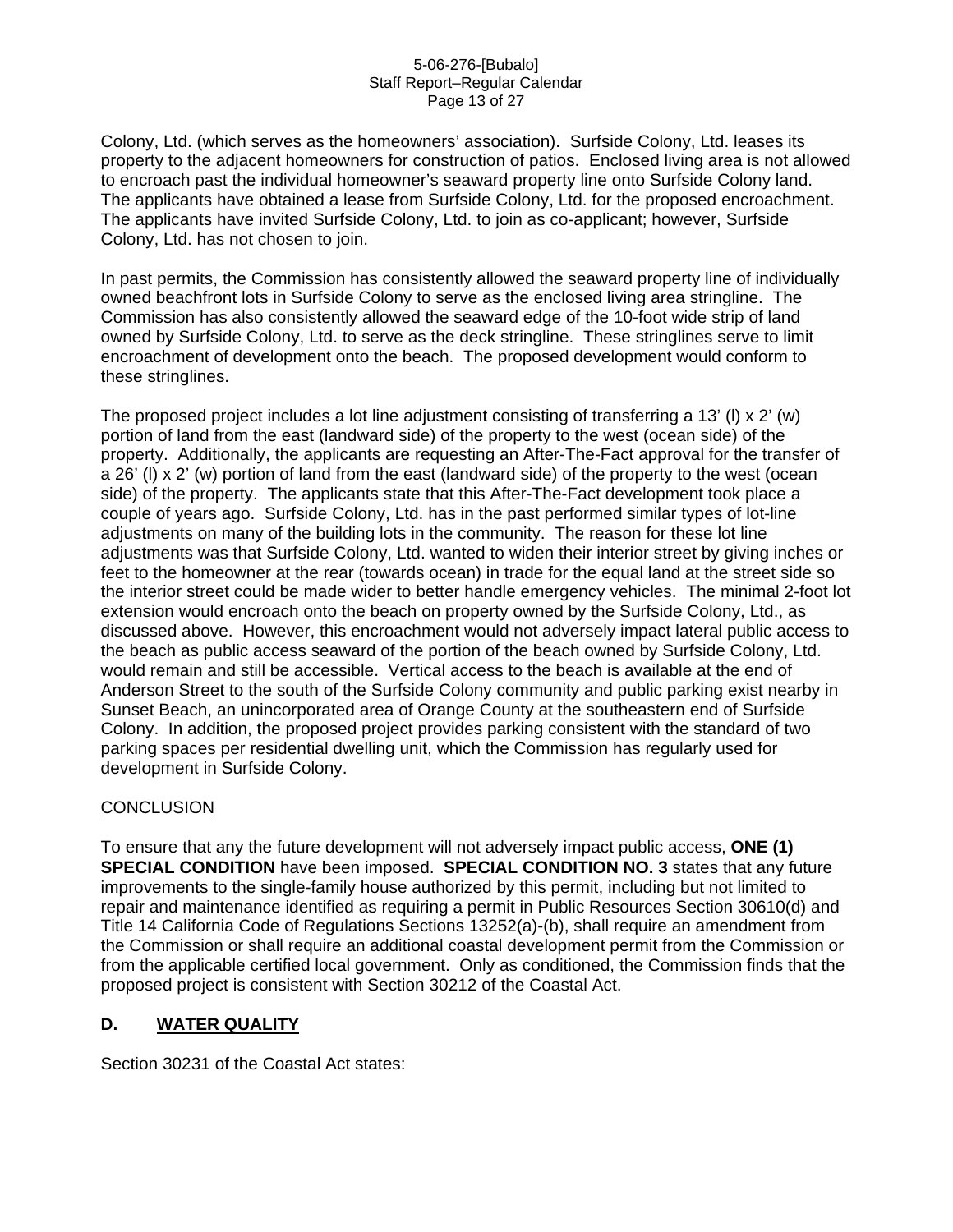#### 5-06-276-[Bubalo] Staff Report–Regular Calendar Page 14 of 27

*The biological productivity and the quality of coastal waters, streams, wetlands, estuaries, and lakes appropriate to maintain optimum populations of marine organisms and for the protection of human health shall be maintained and, where feasible, restored through, among other means, minimizing adverse effects of waste water discharges and entrainment, controlling runoff, preventing depletion of ground water supplies and substantial interference with surface water flow, encouraging waste water reclamation, maintaining natural vegetation buffer areas that protect riparian habitats, and minimizing alteration of natural streams.* 

The protection of water quality is an important aspect of the Coastal Act. Water from the project site lot will flow into the City of Seal Beach's Storm drain system and will ultimately drain to the Pacific Ocean. Recent beach closures occurring throughout Orange County, including those in Huntington Beach and Laguna Beach, have been attributed to polluted urban runoff discharging into the ocean through outfalls. As illustrated by these beach closures, polluted runoff negatively affects both marine resources and the public's ability to access coastal resources.

The applicants are proposing water quality improvements as part of the proposed project, including downspouts and on site drainage directed to permeable areas (Exhibit #7). The measures proposed by the applicants are acceptable. However, in order to make sure that the proposed water quality measures are implemented, the Commission imposes **SPECIAL CONDITION NO. 5**, which requires the applicants to conform with the submitted drainage and run-off control plans. Any vegetated landscaped areas shall only consist of native plants or non-native drought tolerant plants, which are non-invasive. No plant species listed as problematic and/or invasive by the California Native Plant Society, the California Invasive Plant Council, or as may be identified from time to time by the State of California shall be employed or allowed to naturalize or persist on the site. No plant species listed as a 'noxious weed' by the State of California or the U.S. Federal Government shall be utilized within the property.

The placement of vegetation that is considered to be invasive which could supplant native vegetation should not be allowed. Invasive plants have the potential to overcome native plants and spread quickly. Invasive plants are generally those identified by the California Invasive Plant Council (http://www.cal-ipc.org/) and California Native Plant Society (www.CNPS.org) in their publications.

Furthermore, any plants in the landscaping plan should be drought tolerant to minimize the use of water. The term drought tolerant is equivalent to the terms 'low water use' and 'ultra low water use' as defined and used by "A Guide to Estimating Irrigation Water Needs of Landscape Plantings in California" prepared by University of California Cooperative Extension and the California Department of Water Resources dated August 2000 available at [http://www.owue.water.ca.gov/landscape/pubs/pubs.cfm.](http://www.owue.water.ca.gov/landscape/pubs/pubs.cfm)

#### **CONCLUSION**

To minimize the adverse impacts upon the marine environment, **ONE (1) SPECIAL CONDITION** have been imposed. **SPECIAL CONDITION NO. 5** requires the applicants to conform with the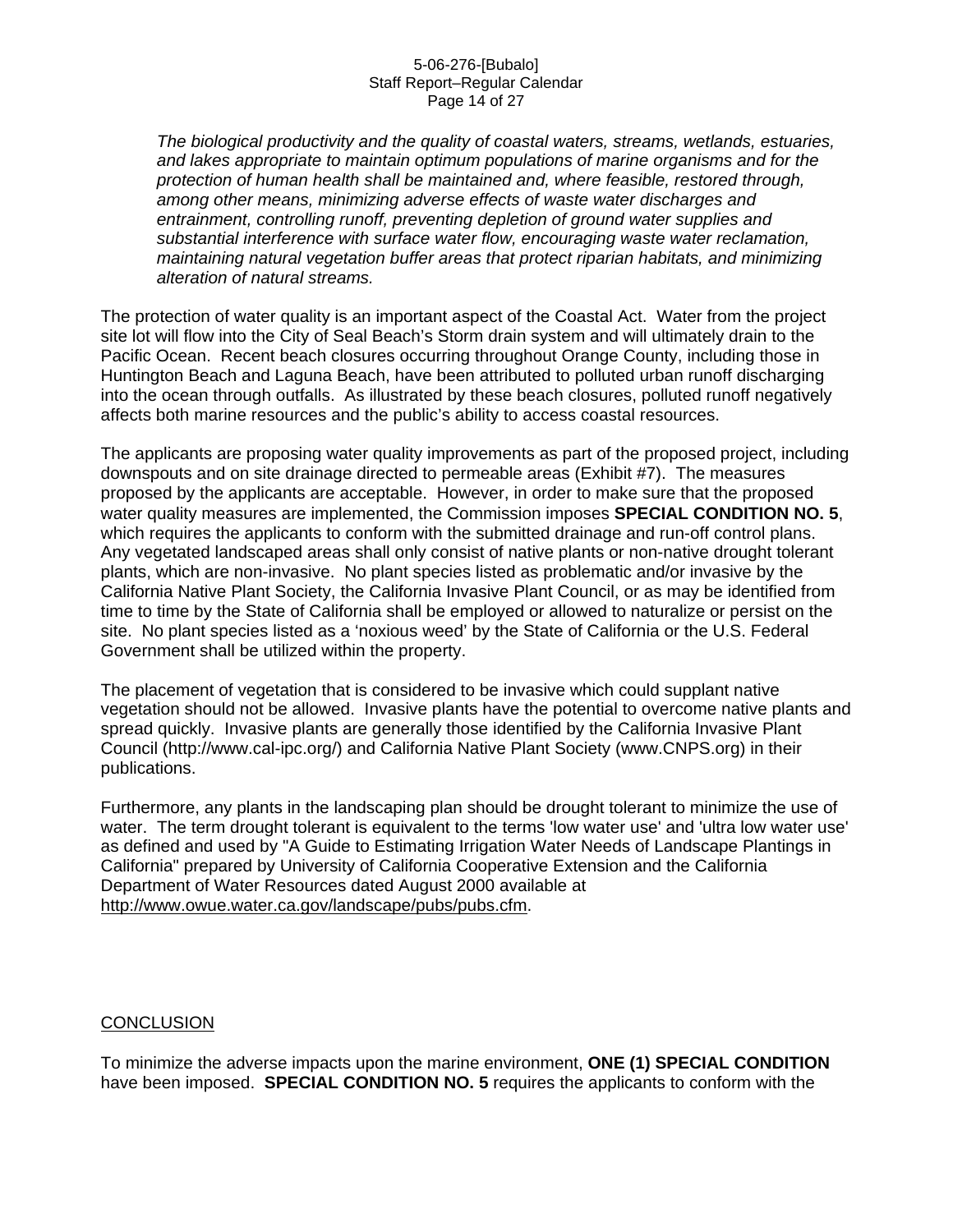#### 5-06-276-[Bubalo] Staff Report–Regular Calendar Page 15 of 27

submitted drainage and run-off control plans. Only as conditioned does the Commission finds that the proposed project is consistent with Section 30231 of the Coastal Act.

## **E. DEED RESTRICTION**

To ensure that any prospective future owners of the property are made aware of the applicability of the conditions of this permit, the Commission imposes **SPECIAL CONDITION NO. 6**, which requires that the property owner record a deed restriction against the property, referencing all of the above Special Conditions of this permit and imposing them as covenants, conditions and restrictions on the use and enjoyment of the Property. Thus, as conditioned, any prospective future owner will receive actual notice of the restrictions and/or obligations imposed on the use and enjoyment of the land including the risks of the development and/or hazards to which the site is subject, and the Commission's immunity from liability.

## **F. VIOLATION**

Development has occurred on the subject site in the form of a lot-line adjustment which transferred a 26' (l) x 2' (w) portion of land from the east (landward side) of the property to the west (ocean side) of the property without a coastal development permit.

To ensure that the unpermitted development component of this application is resolved in a timely manner, **SPECIAL CONDITION NO. 7**, which requires that the applicants satisfy all conditions of this permit, which are prerequisite to the issuance of this permit within 90-days of Commission action. Although development has taken place prior to submission of this permit application, consideration of the application by the Commission has been based solely upon the Chapter 3 policies of the Coastal Act. Approval of this permit does not constitute a waiver of any legal action with regard to any alleged violations nor does it constitute an admission as to the legality of any development undertaken on the subject site without a coastal permit.

## **G. LOCAL COASTAL PROGRAM**

Section 30600(c) of the Coastal Act provides for the issuance of coastal development permits directly by the Commission in regions where the local government having jurisdiction does not have a certified local coastal program. The permit may only be issued if the Commission finds that the proposed development will not prejudice the ability of the local government to prepare a Local Coastal Program, which conforms with Section 30604 of the Coastal Act.

On July 28, 1983, the Commission denied the City of Seal Beach Land Use Plan (LUP) as submitted and certified it with suggested modifications. The City did not act on the suggested modifications within six months from the date of Commission action. Therefore, pursuant to Section 13537(b) of the California Code of Regulations, the Commission's certification of the land use plan with suggested modifications expired. The LUP has not been resubmitted for certification since that time.

The proposed development, as conditioned, is consistent with the Chapter Three policies of the Coastal Act. Therefore, the Executive Director finds that approval of the proposed development, as conditioned, would not prejudice the ability of the City to prepare a certified coastal program consistent with the Chapter 3 policies of the Coastal Act.

## **H. CALIFORNIA ENVIRONMENTAL QUALITY ACT**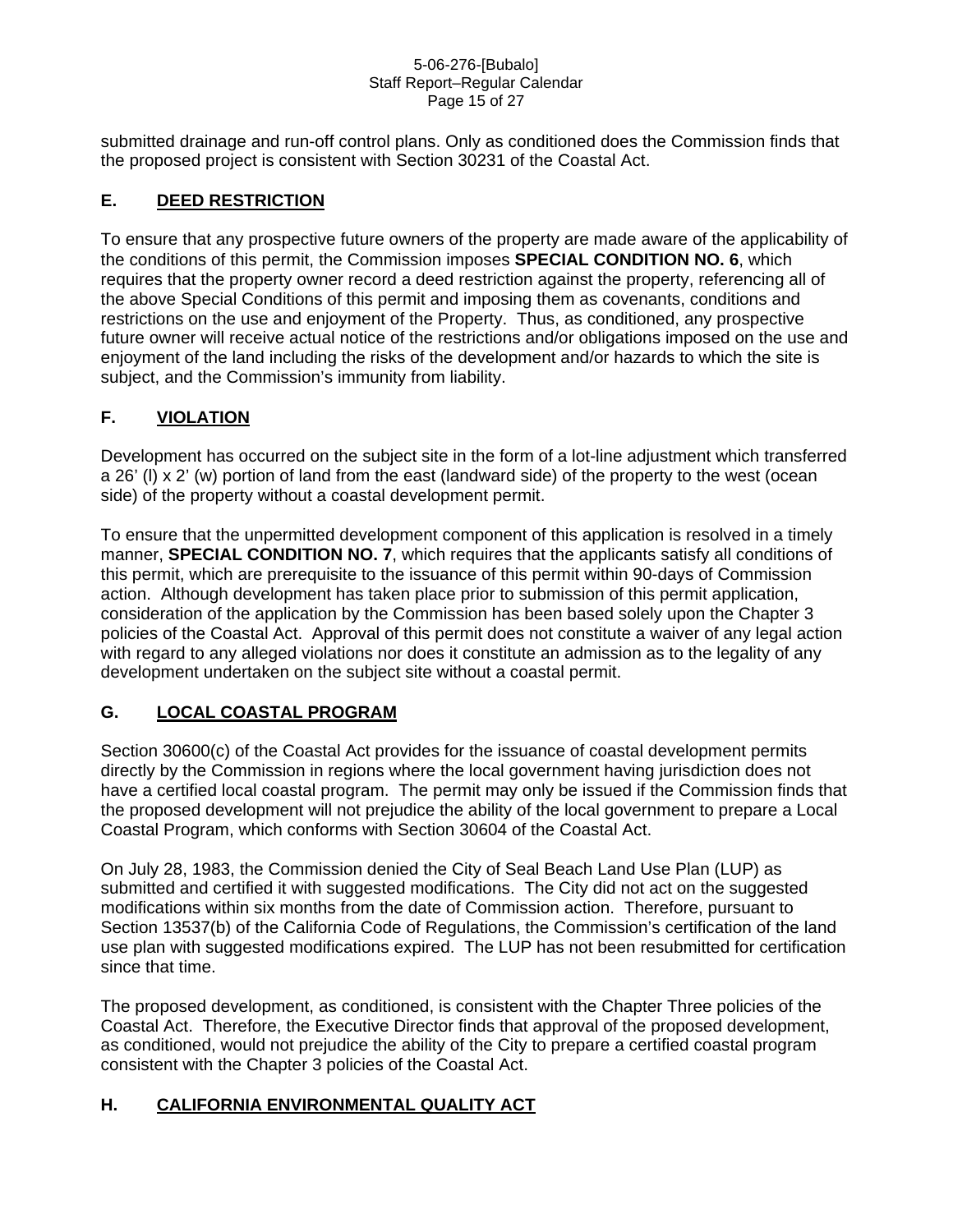#### 5-06-276-[Bubalo] Staff Report–Regular Calendar Page 16 of 27

Section 13096(a) of Title 14 of the California Code of Regulations requires Commission approval of Coastal Development Permit applications to be supported by a finding showing the application, as conditioned by any conditions of approval, to be consistent with any applicable requirements of the California Environmental Quality Act (CEQA). Section 21080.5(d)(2)(A) of CEQA prohibits a proposed development from being approved if there are feasible alternatives or further feasible mitigation measures available which would substantially lessen any significant adverse effect which the activity may have on the environment.

The City of Seal Beach is the lead agency for California Environmental Quality Act (CEQA) purposes. The project was determined by the City to be Categorically Exempt (Class 15303, Item 9).

The proposed project is located in an urban area. All infrastructure necessary to serve the site exists in the area. As conditioned, the proposed project has been found consistent with the hazards, public access, and water quality policies of Chapter 3 of the Coastal Act. Mitigation measures include: **1)** assumption of risk; **2)** no future shoreline protective device; **3)** future development; **4)** that the applicants agree to remove the patio and decks if Surfside Colony, Ltd. ever proposes a protective device to protect the patio and decks; **5)** conformance with the submitted drainage and run-off control plan (including landscape controls); **6)** a deed restriction against the property, referencing all of the Special Conditions contained in this staff report; and **7)** condition compliance.

As conditioned, there are no feasible alternatives or additional feasible mitigation measures available which would substantially lessen any significant adverse effect, which the activity may have on the environment. Therefore, the Commission finds that the proposed project, as conditioned to mitigate the identified impacts, is the least environmentally damaging feasible alternative and can be found consistent with the requirements of the Coastal Act to conform to CEQA.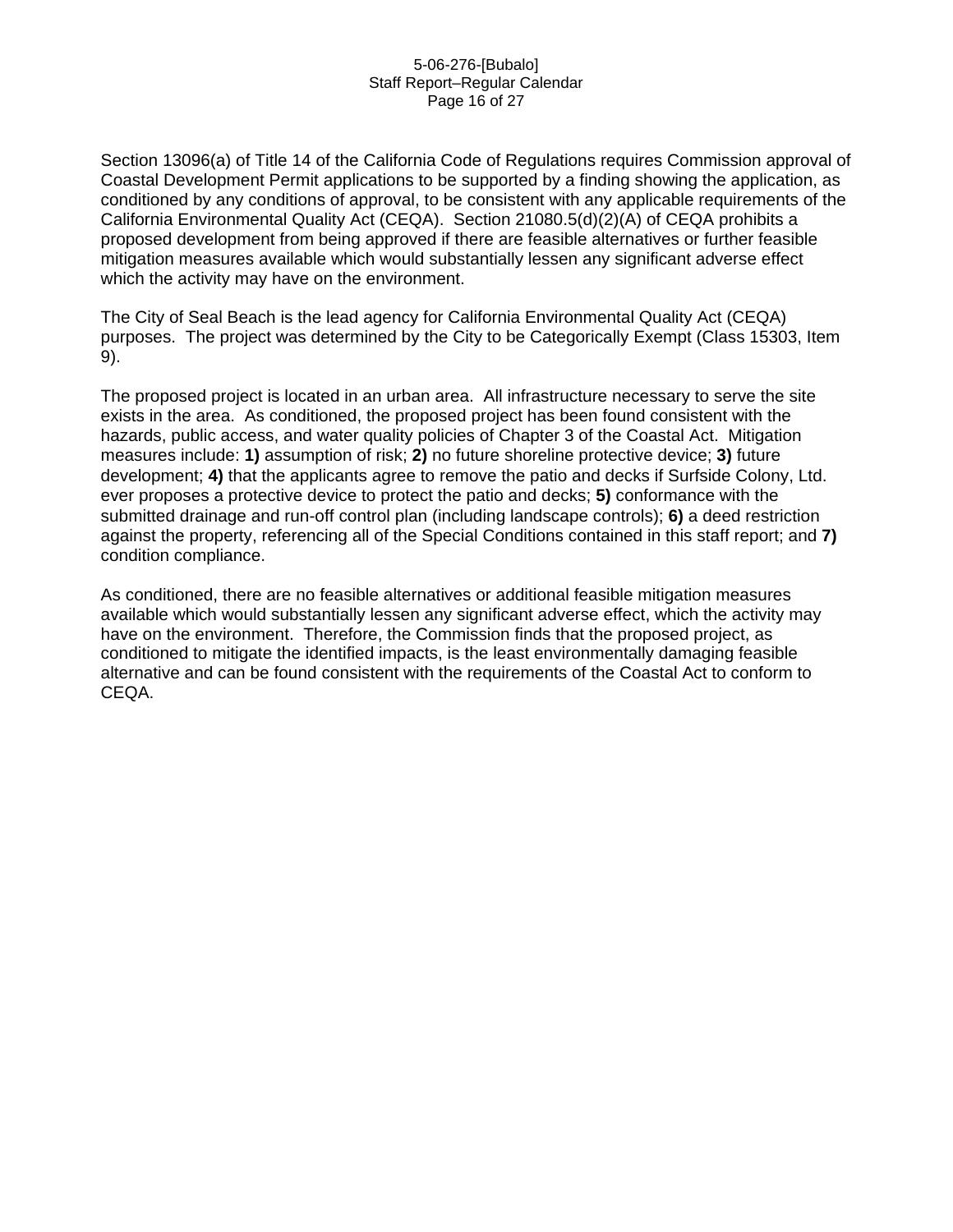#### 5-06-276-[Bubalo] Staff Report–Regular Calendar Page 17 of 27

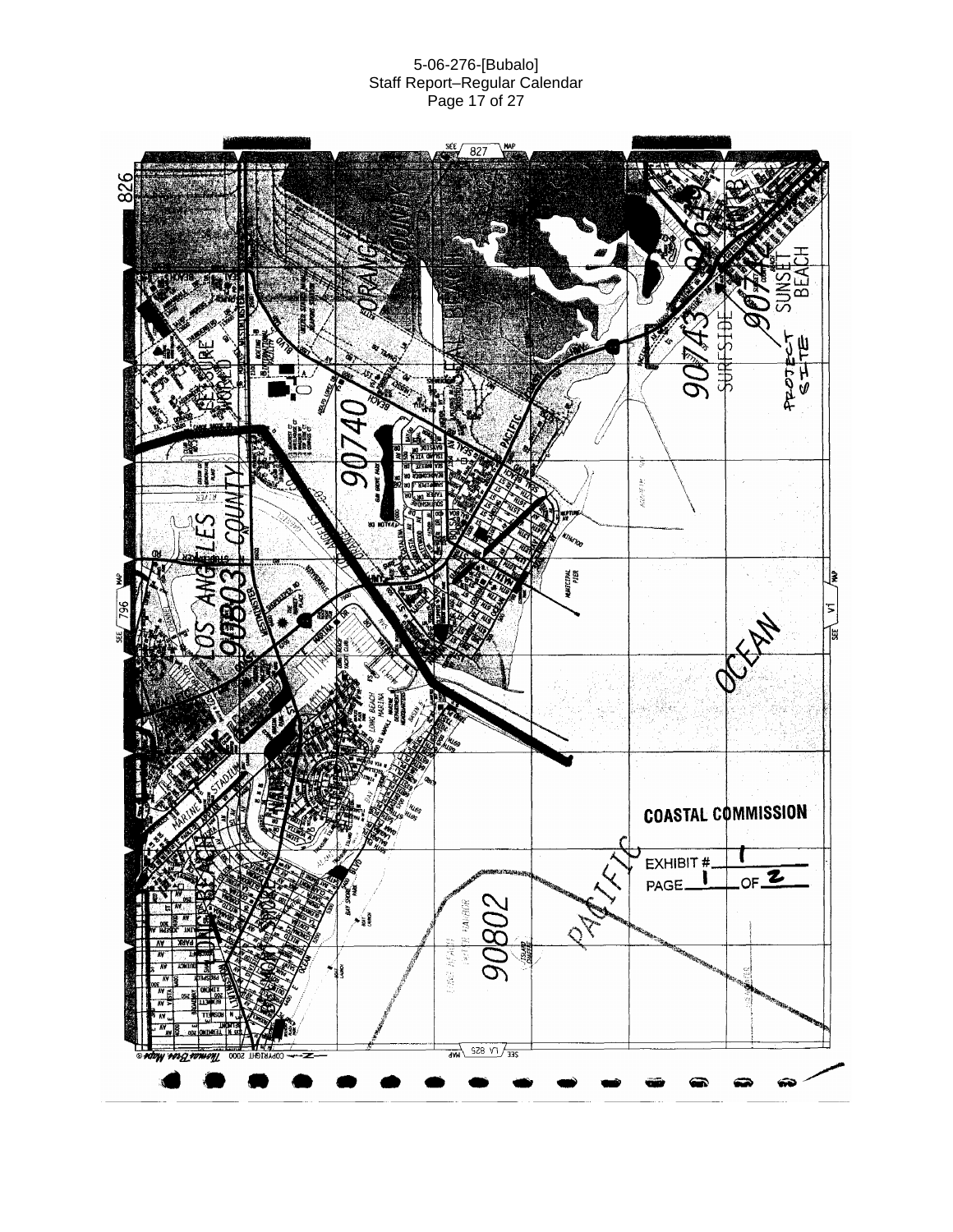#### 5-06-276-[Bubalo] Staff Report–Regular Calendar Page 18 of 27

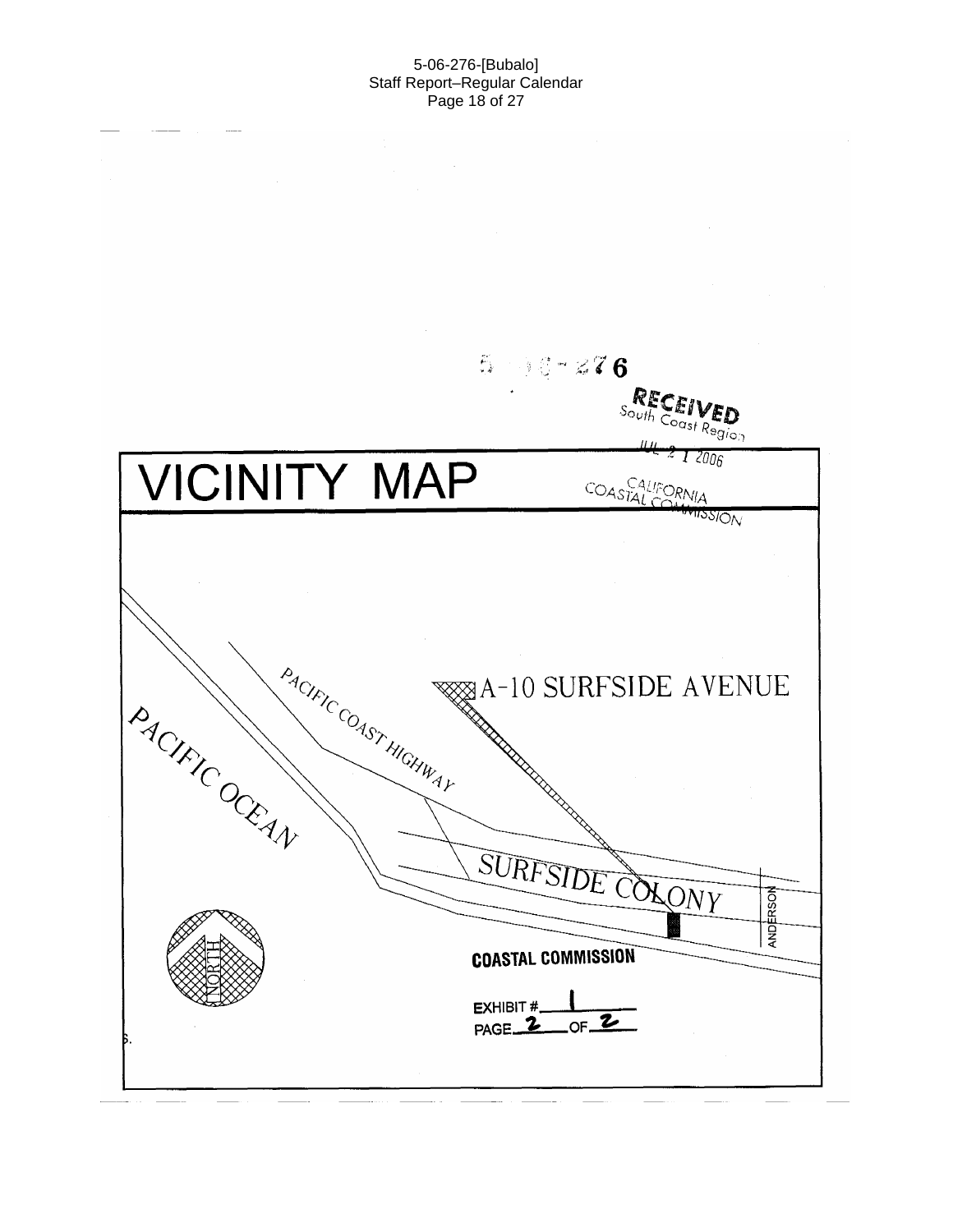#### 5-06-276-[Bubalo] Staff Report–Regular Calendar Page 19 of 27

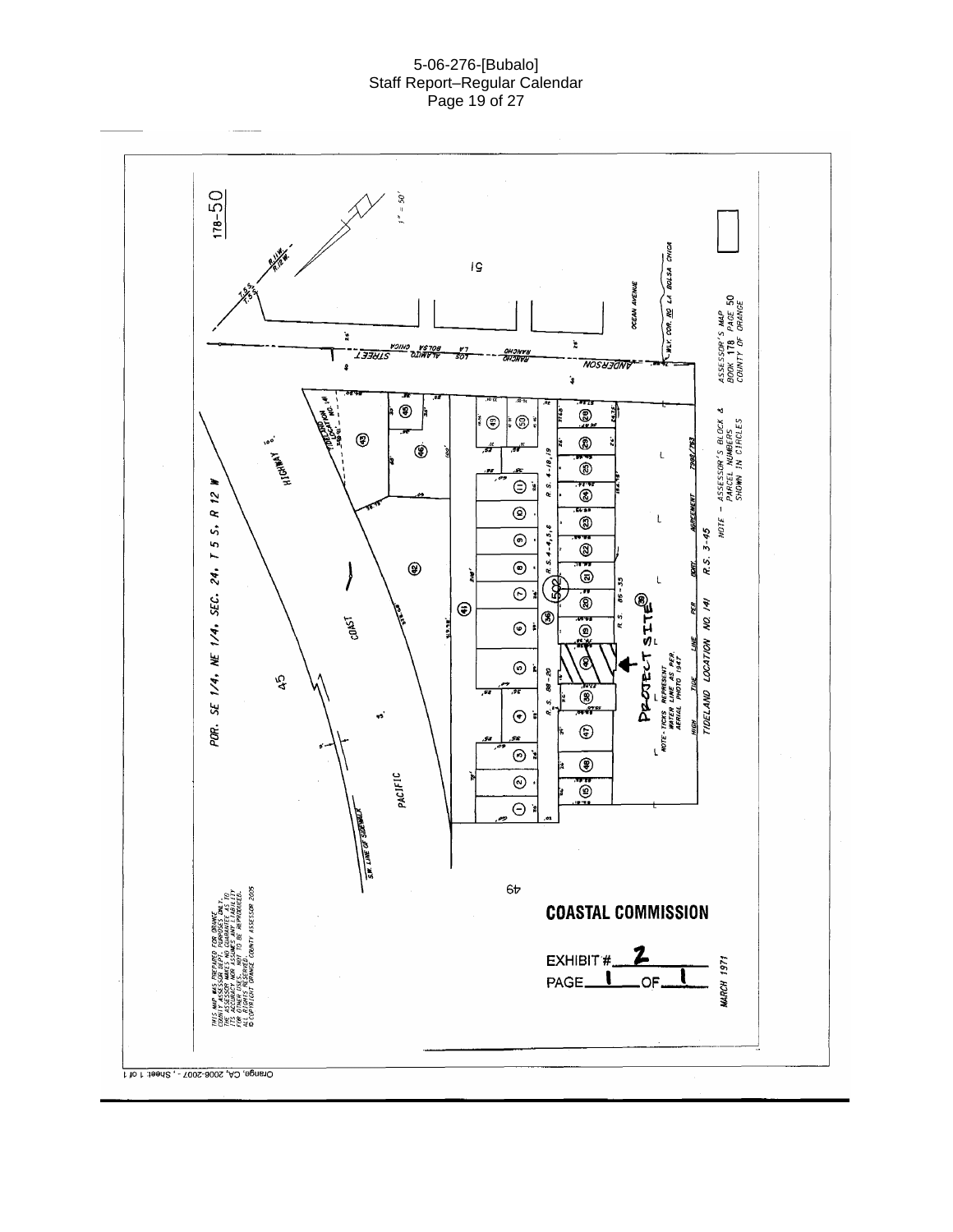#### 5-06-276-[Bubalo] Staff Report–Regular Calendar Page 20 of 27

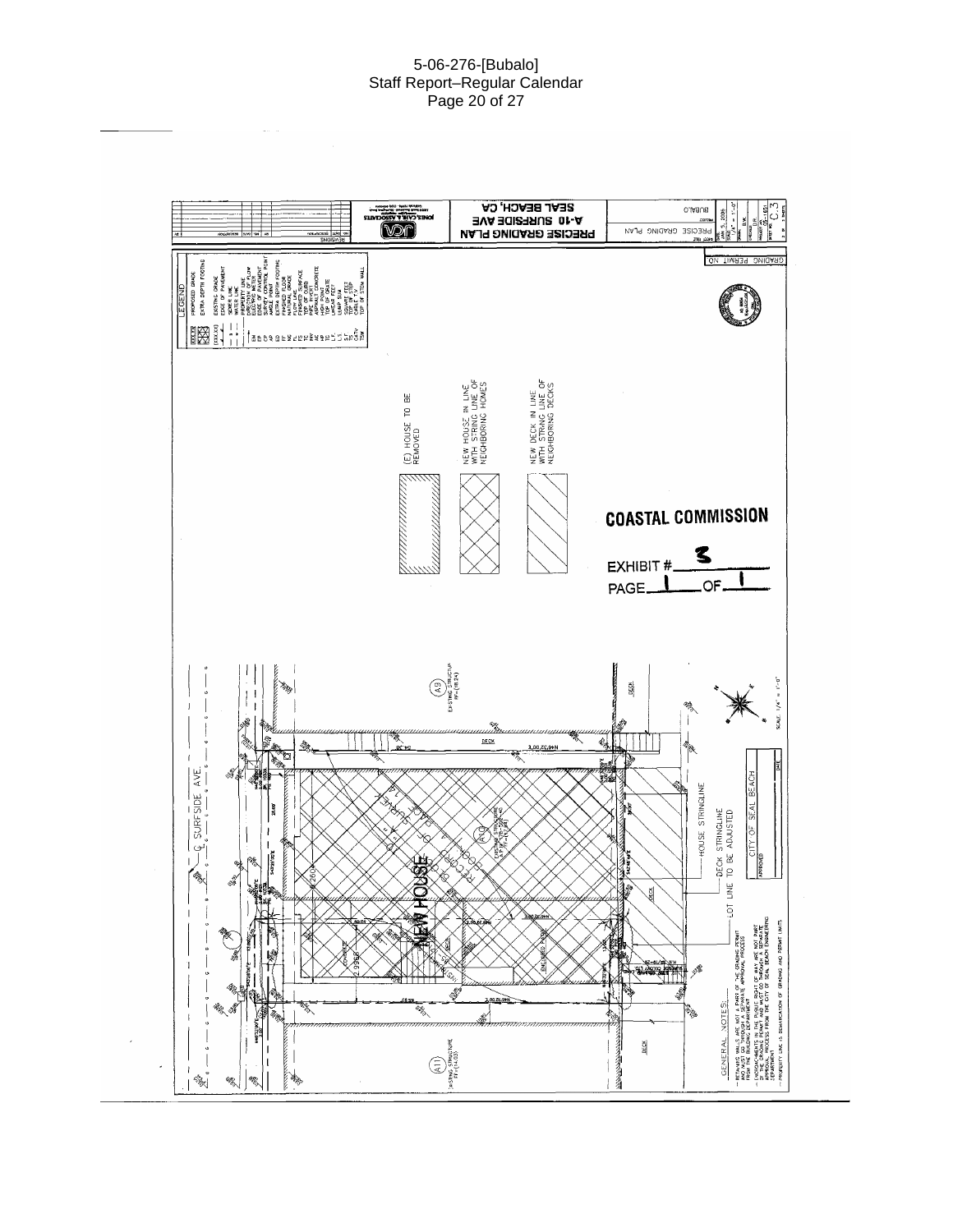#### 5-06-276-[Bubalo] Staff Report–Regular Calendar Page 21 of 27

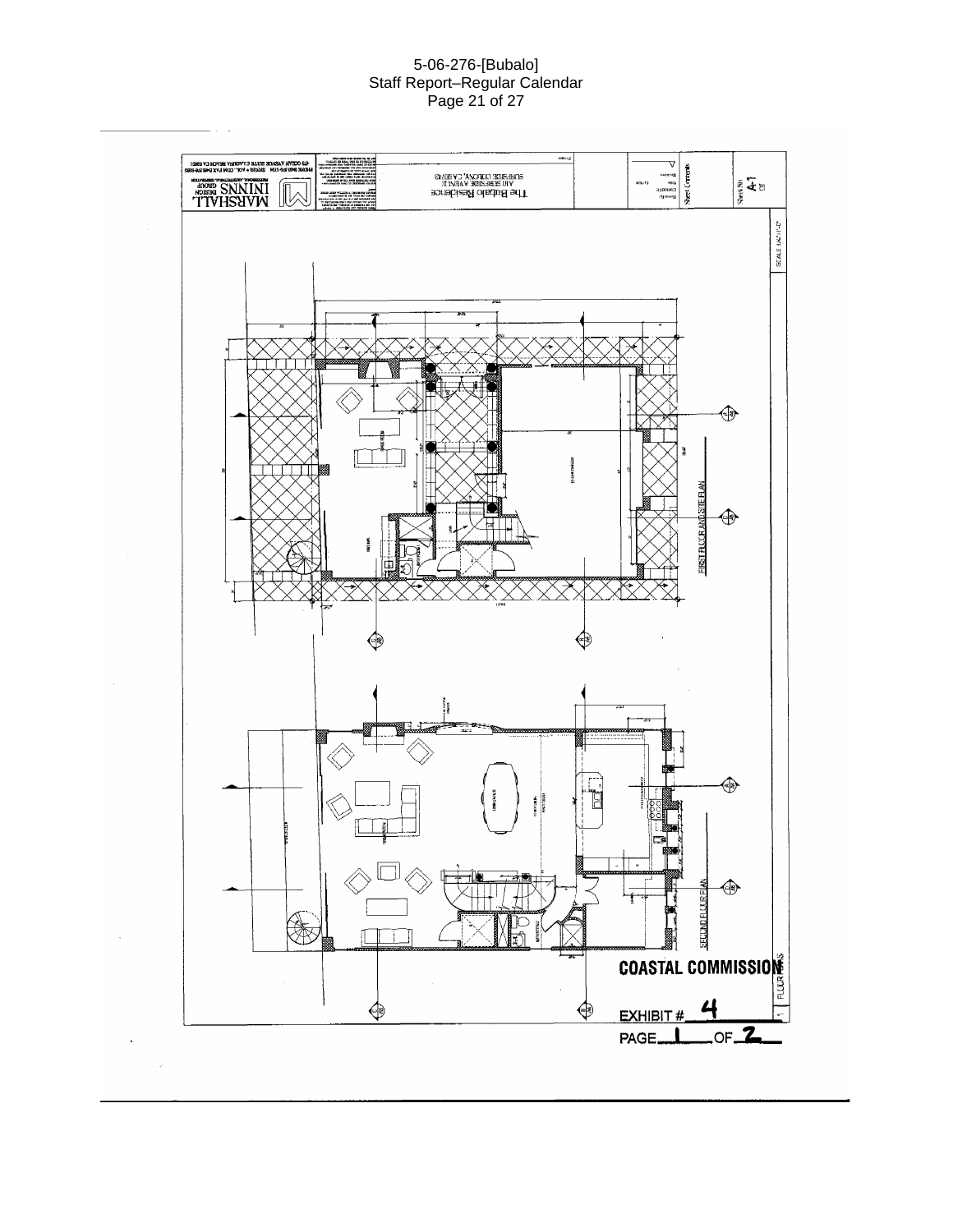#### 5-06-276-[Bubalo] Staff Report–Regular Calendar Page 22 of 27

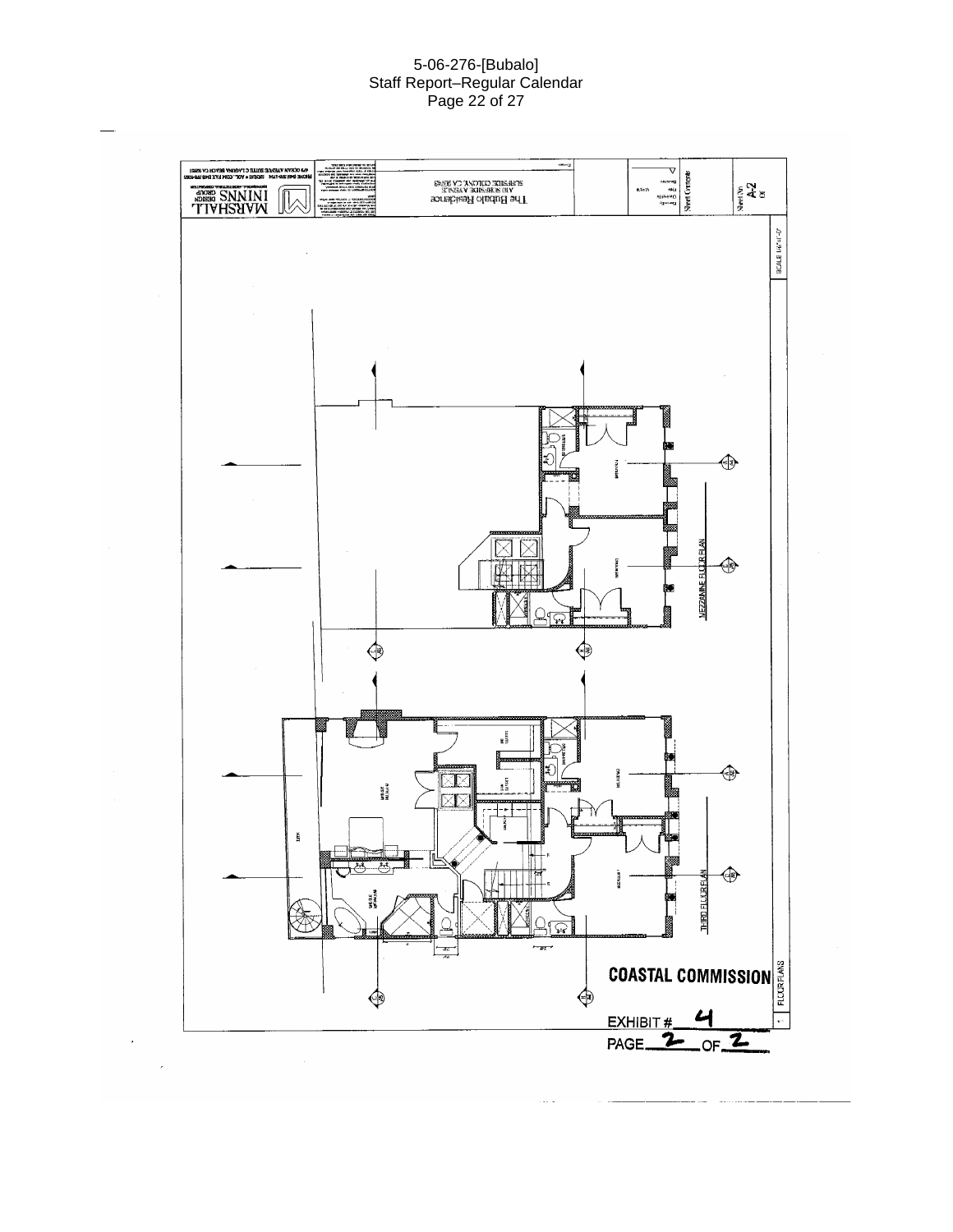#### 5-06-276-[Bubalo] Staff Report–Regular Calendar Page 23 of 27

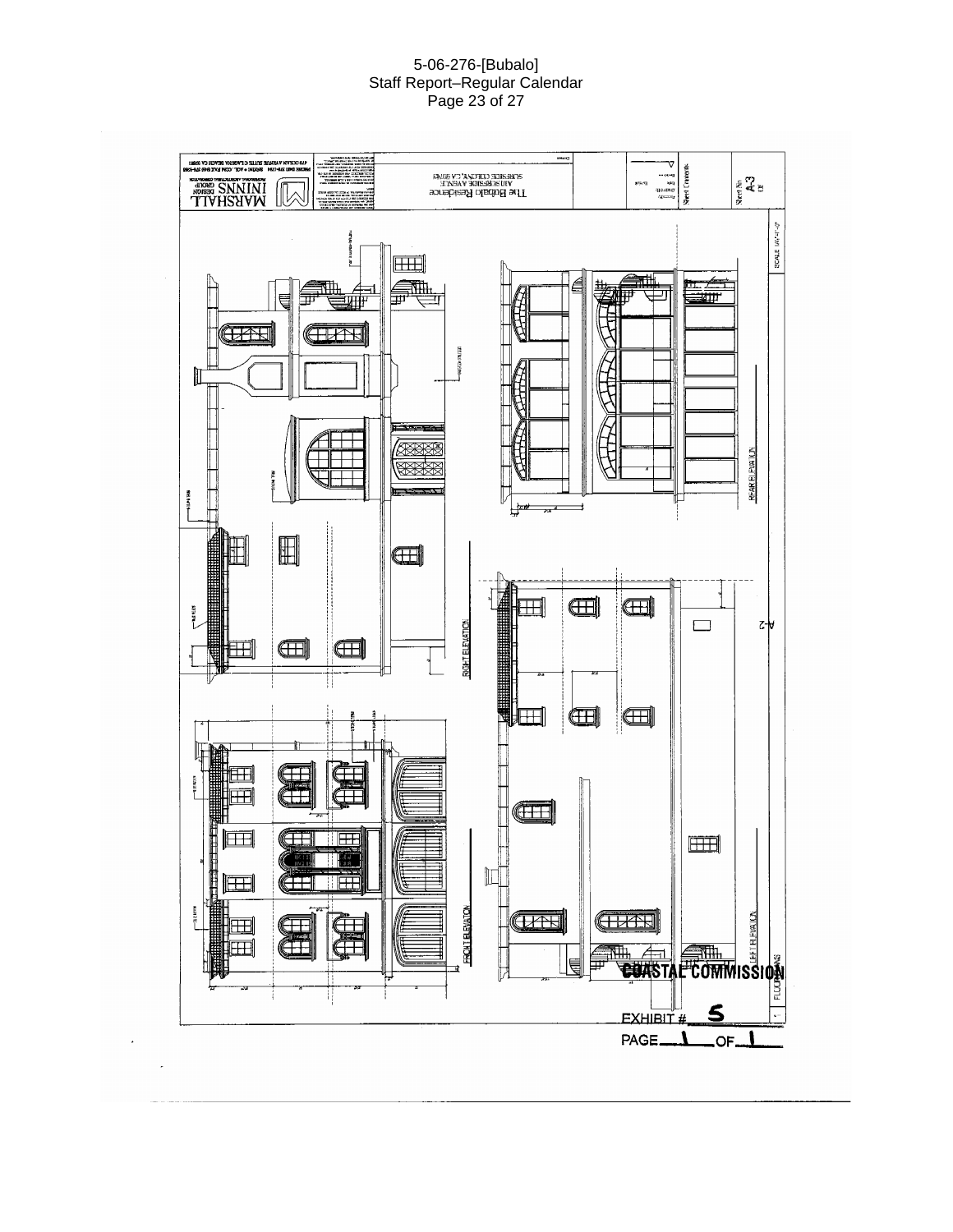#### 5-06-276-[Bubalo] Staff Report–Regular Calendar Page 24 of 27

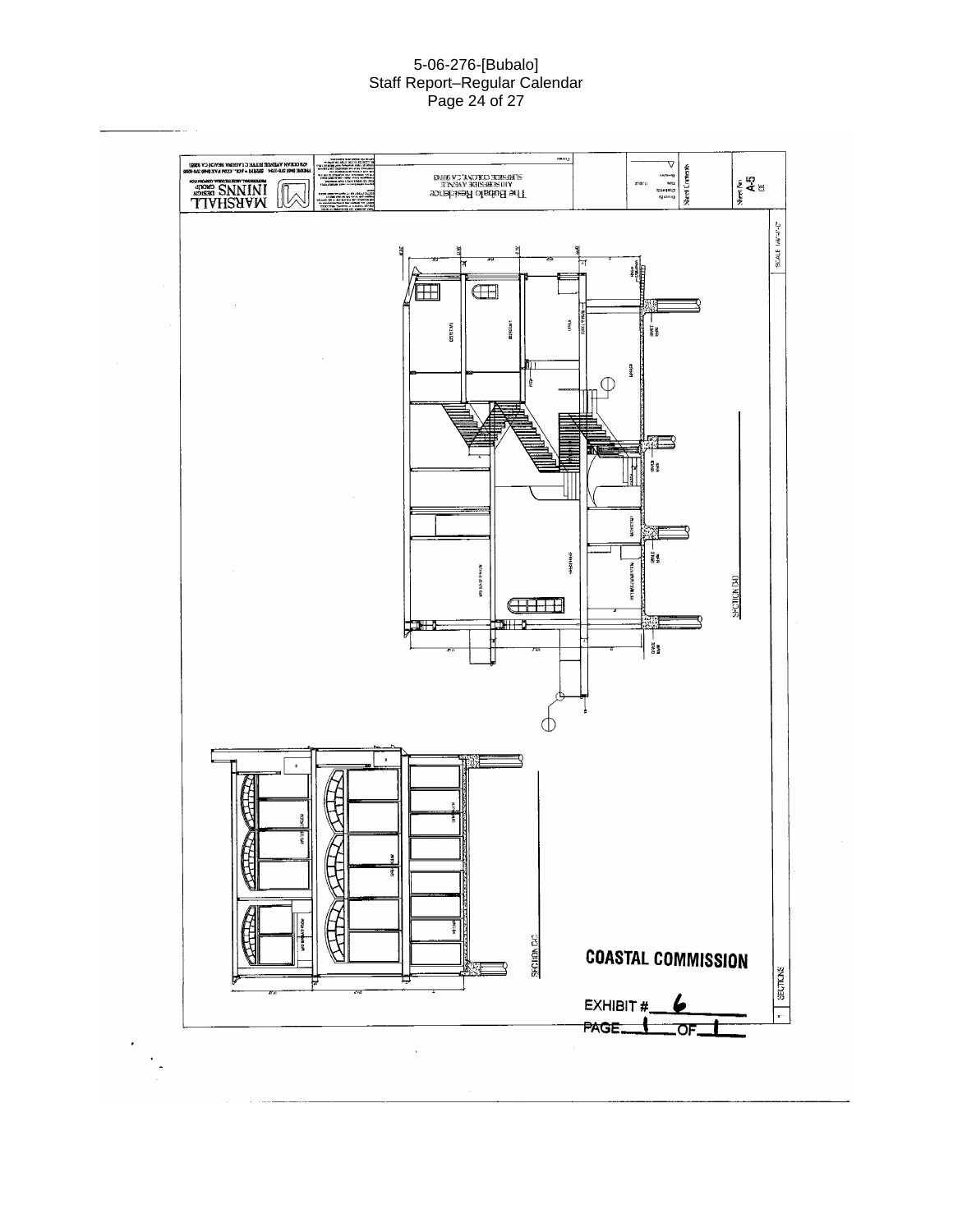#### 5-06-276-[Bubalo] Staff Report–Regular Calendar Page 25 of 27

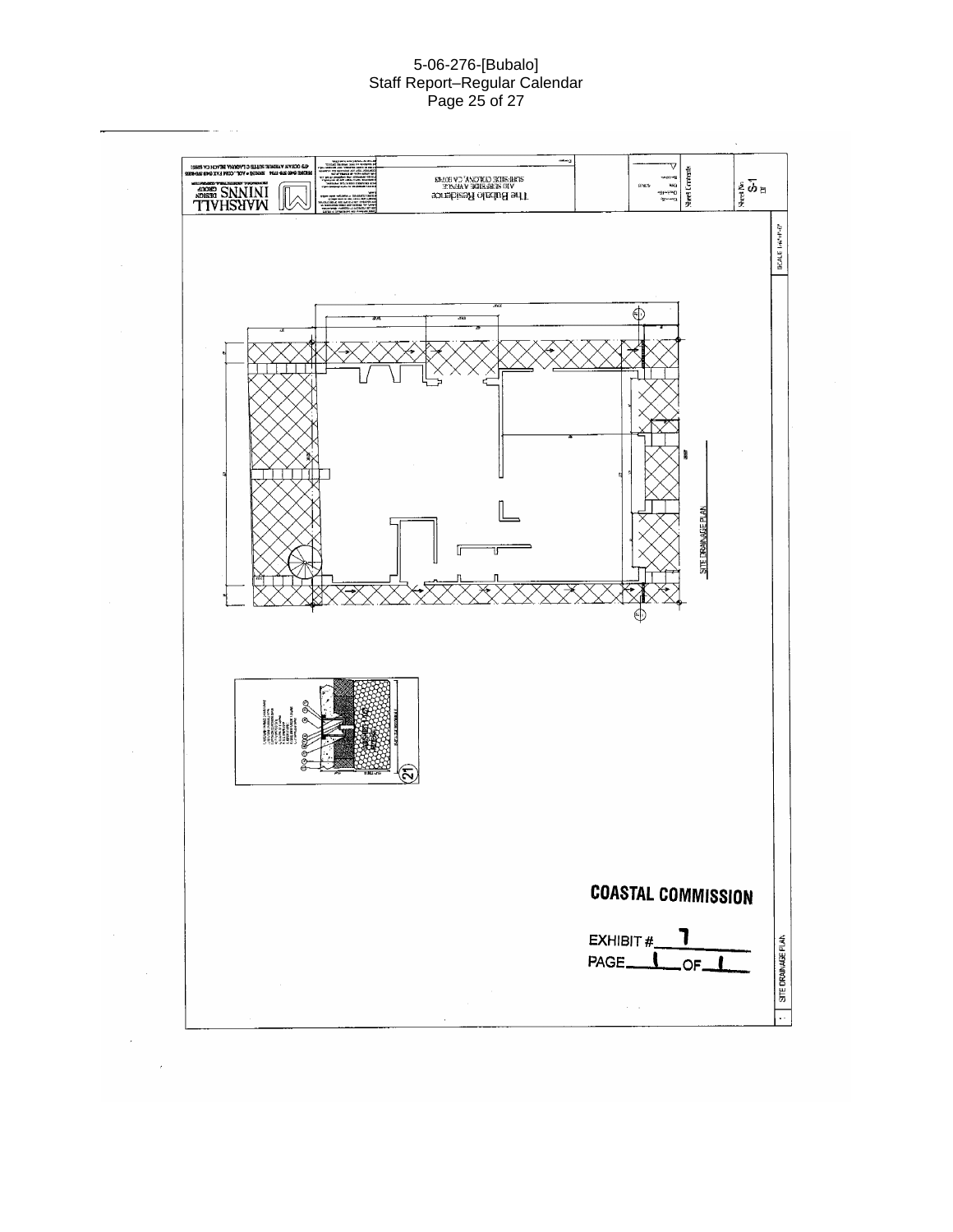#### 5-06-276-[Bubalo] Staff Report–Regular Calendar Page 26 of 27